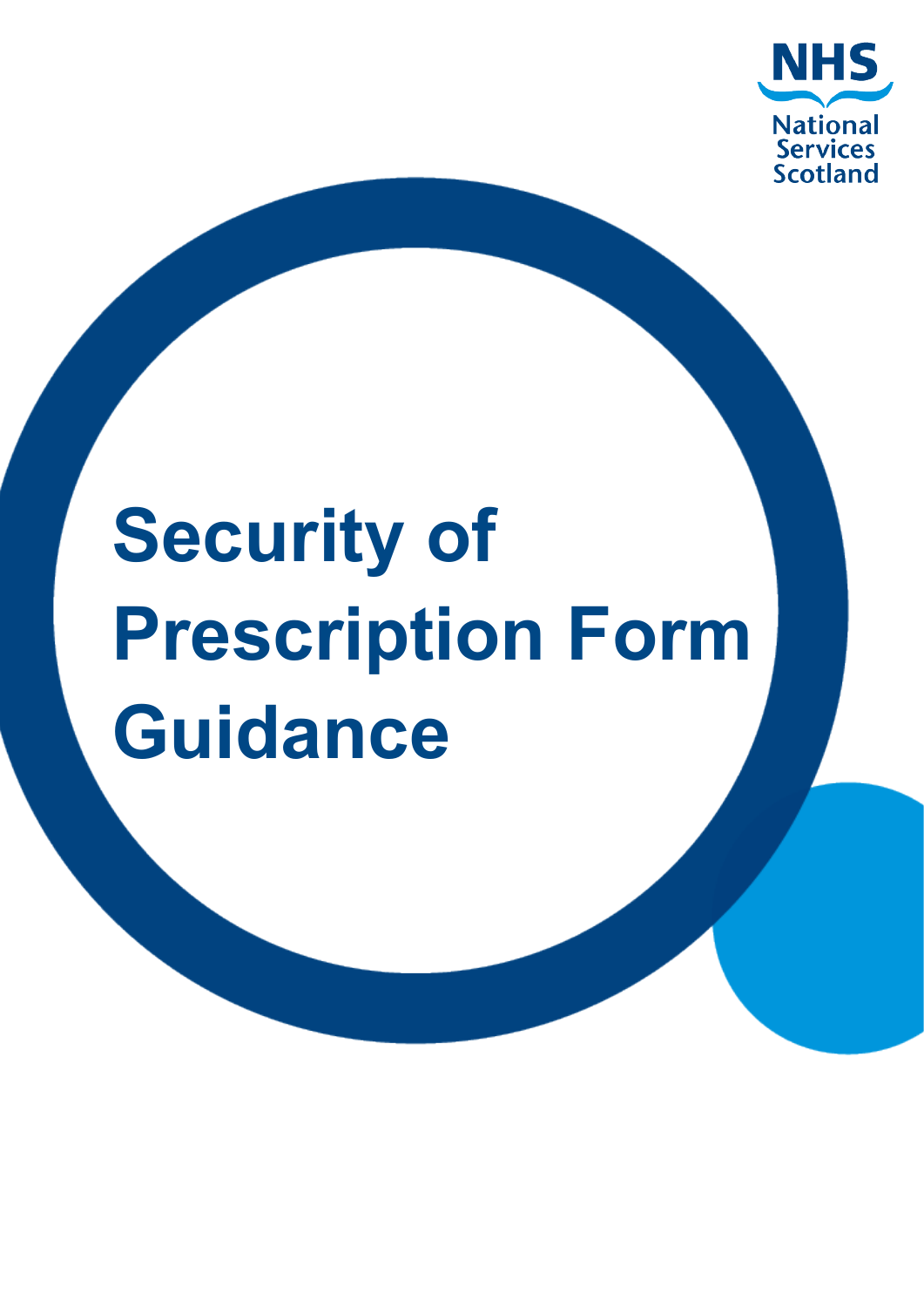| 1.1                                                                        |  |
|----------------------------------------------------------------------------|--|
| 2.                                                                         |  |
| 3.                                                                         |  |
| 4.                                                                         |  |
| 4.1                                                                        |  |
| Prescription stationery stock control - NHS Boards, GP practices,<br>4.1.1 |  |
|                                                                            |  |
| 4.1.2                                                                      |  |
| 4.1.3<br>Delivery to NHS Board and onward distribution to Prescribers 11   |  |
| 4.1.4                                                                      |  |
| 4.1.5                                                                      |  |
|                                                                            |  |
| 4.1.6<br>Storage of prescription form stock by prescribers 12              |  |
| 4.1.7                                                                      |  |
| 4.1.8                                                                      |  |
| 4.1.9                                                                      |  |
| 4.1.10                                                                     |  |
| 4.2                                                                        |  |
| 4.2.1                                                                      |  |
| 4.2.2                                                                      |  |
| 5 <sub>1</sub>                                                             |  |
| 5.1                                                                        |  |
| 5.2                                                                        |  |
| 5.3                                                                        |  |
| 6.                                                                         |  |
|                                                                            |  |
|                                                                            |  |
|                                                                            |  |
|                                                                            |  |
|                                                                            |  |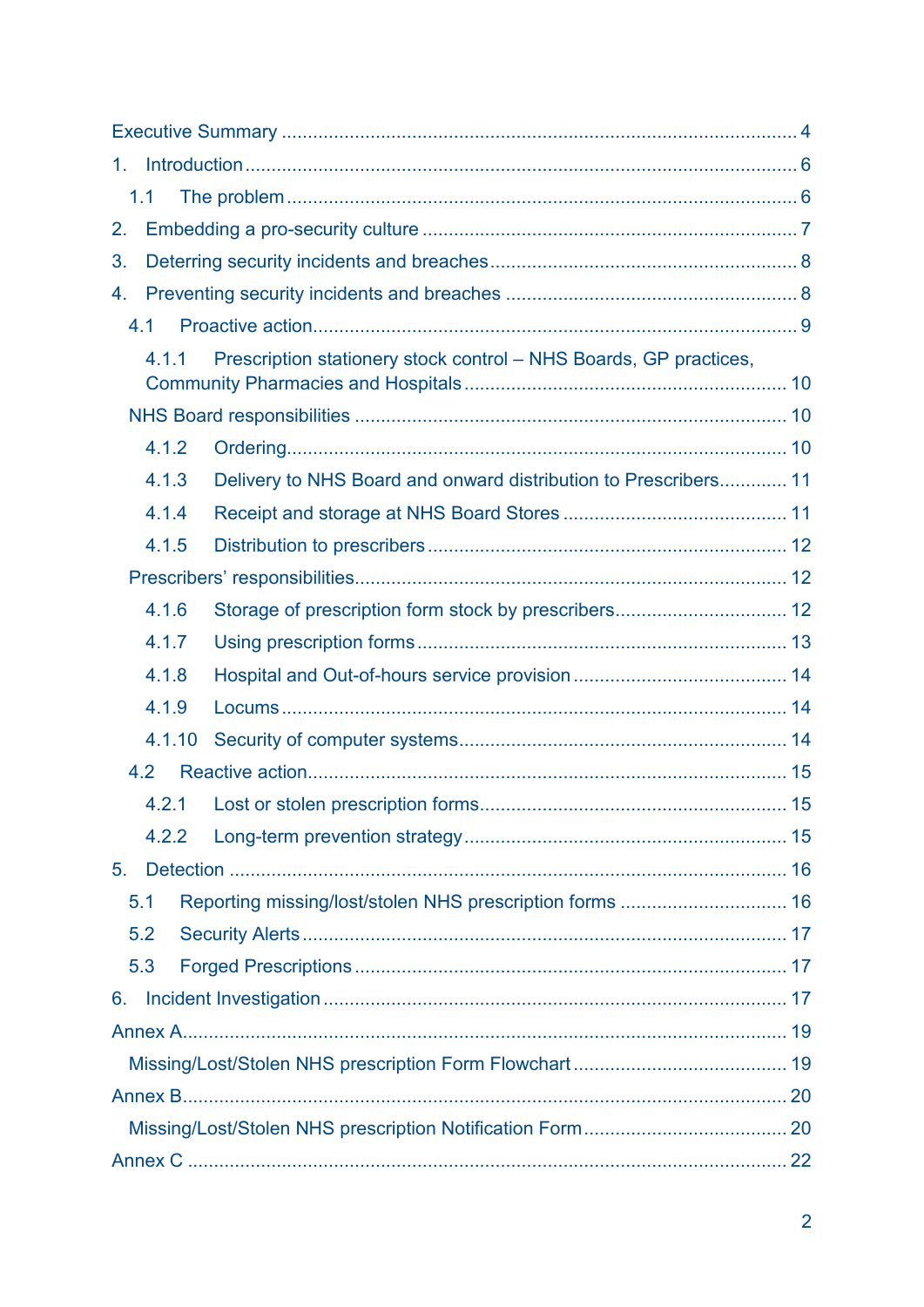| NHSScotland Counter Fraud Service responsibilities include:  25 |  |
|-----------------------------------------------------------------|--|
|                                                                 |  |
|                                                                 |  |
|                                                                 |  |
|                                                                 |  |
|                                                                 |  |
|                                                                 |  |
|                                                                 |  |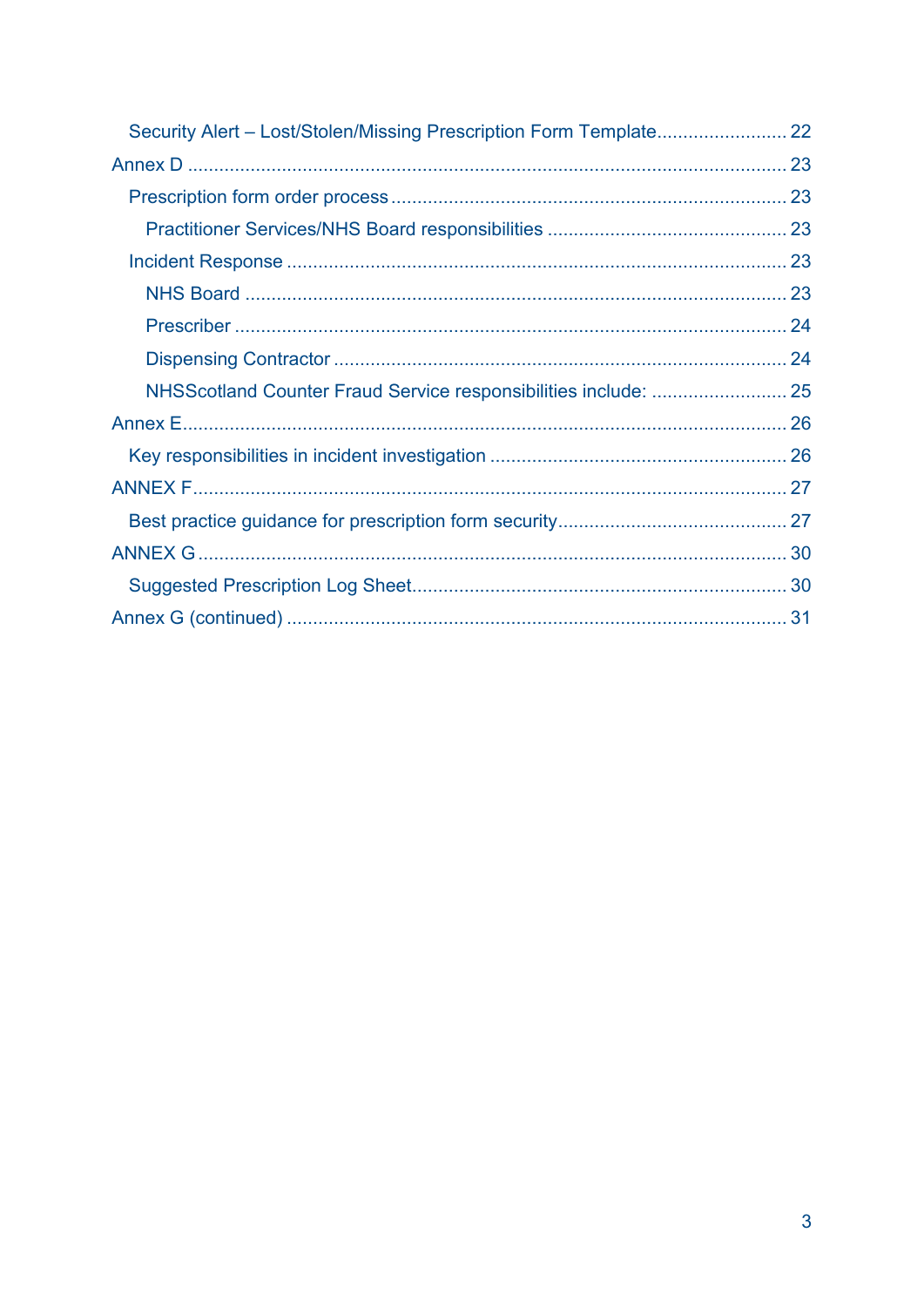## <span id="page-3-0"></span>**Executive Summary**

It is clear that prescription forms and stock order forms (GP10A's) are an important financial asset for the NHS and any theft and misuse can represent a huge financial loss.

Ensuring the security of prescription forms is a key area of action for NHS Scotland. NHS National Services Scotland (NSS) has developed this guidance document to provide NHS Boards in Scotland with a framework for the development of policies, procedures and systems to ensure the security of prescription forms against theft and abuse.

**This guidance is for prescribers of medicines including:**

- primary care contractors (GPs, dentists, optometrists and pharmacists);
- locum staff;
- nurse prescribers; both independent and supplementary prescribers;
- non medical independent prescribers, e.g. Pharmacy, Paramedic, Chiropody, Physiotherapy etc.

The guidance is also applicable to pharmacy and dispensing staff and staff who manage and administer prescription forms in NHS Boards and the non-NHS setting, which includes private hospitals, independent clinics and individual private practices.

This document discusses a range of measures available to NHS Boards to prevent and tackle the problem of prescription form theft and misuse at a local level. It outlines the recommended action for NHS Boards when an incident occurs.

**Sections 2 and 3** discuss how the development of a pro-security culture in the NHS is essential to tackling this problem. It emphasises the need for staff at all levels to be made aware of their own responsibilities. It is also important that there are good processes in place for staff to report incidents and be assured that the incident will be investigated and appropriate action taken.

**Section 4** outlines in detail the actions and responsibilities required at different stages. It identifies the importance of NHS Boards designating a member of staff at the appropriate grade/level of responsibility to accept overall responsibility for overseeing the whole process involved – from the ordering and receipt of prescription stationery to storage, transfer, access and overall security.

**Best practice guidance** is given for stock control and the stages of ordering, delivery, receipt, storage and distribution of prescription forms and actions to be taken if prescription forms are reported missing, lost or stolen. To assist managers, a handout that can be downloaded for distribution to staff is attached as an annex to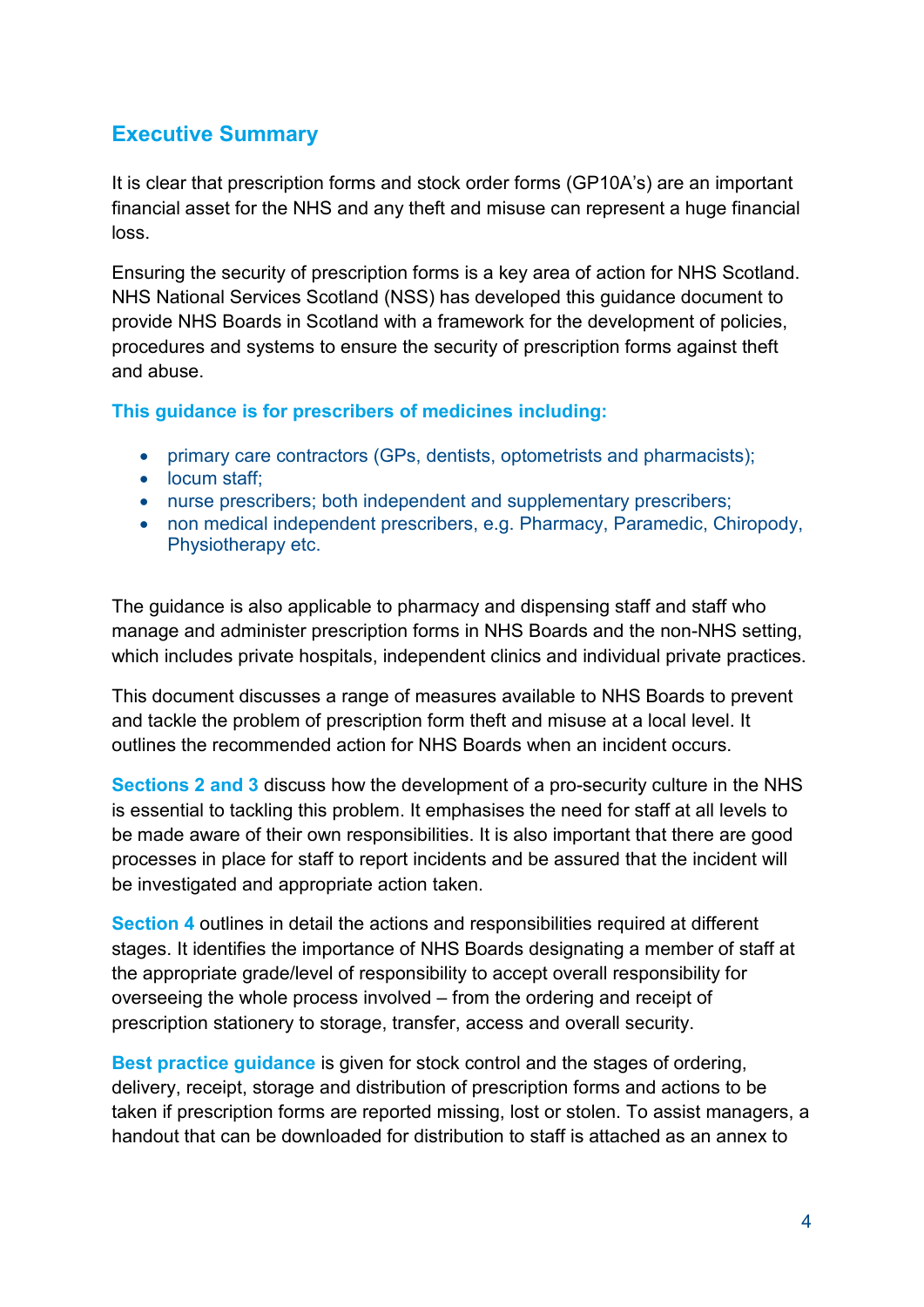this document (Annex F). Annex G outlines suggested instructions for completing prescription form registers based on best practice.

**Section 5** is about detecting the problem and discusses the importance of reporting incidents that result in prescription forms going missing or being lost or stolen. It also states to whom the matter should be reported and their required actions (Annex A), completing the Missing/Lost/Stolen NHS Prescription form(s) notification form (Annex B) and sending out security alerts (Annex C). Advice is also given to pharmacists on identifying forged prescriptions.

**Section 6** discusses the investigation of any incident involving missing, lost or stolen prescription forms and the required actions. Annexes D and E provides further information on the nature of the incident.

This document is designed to be as comprehensive as possible but, inevitably, such guidance cannot cater for every situation in the working environment. It is in no way prescriptive and should be used as a template to help develop and implement local procedures and systems or to enhance processes already in place, to promote the security of prescription forms. It should incorporate local needs of staff and the environments in which they work. We hope that NHS Boards across Scotland will find the guidance useful in dealing with this problem locally.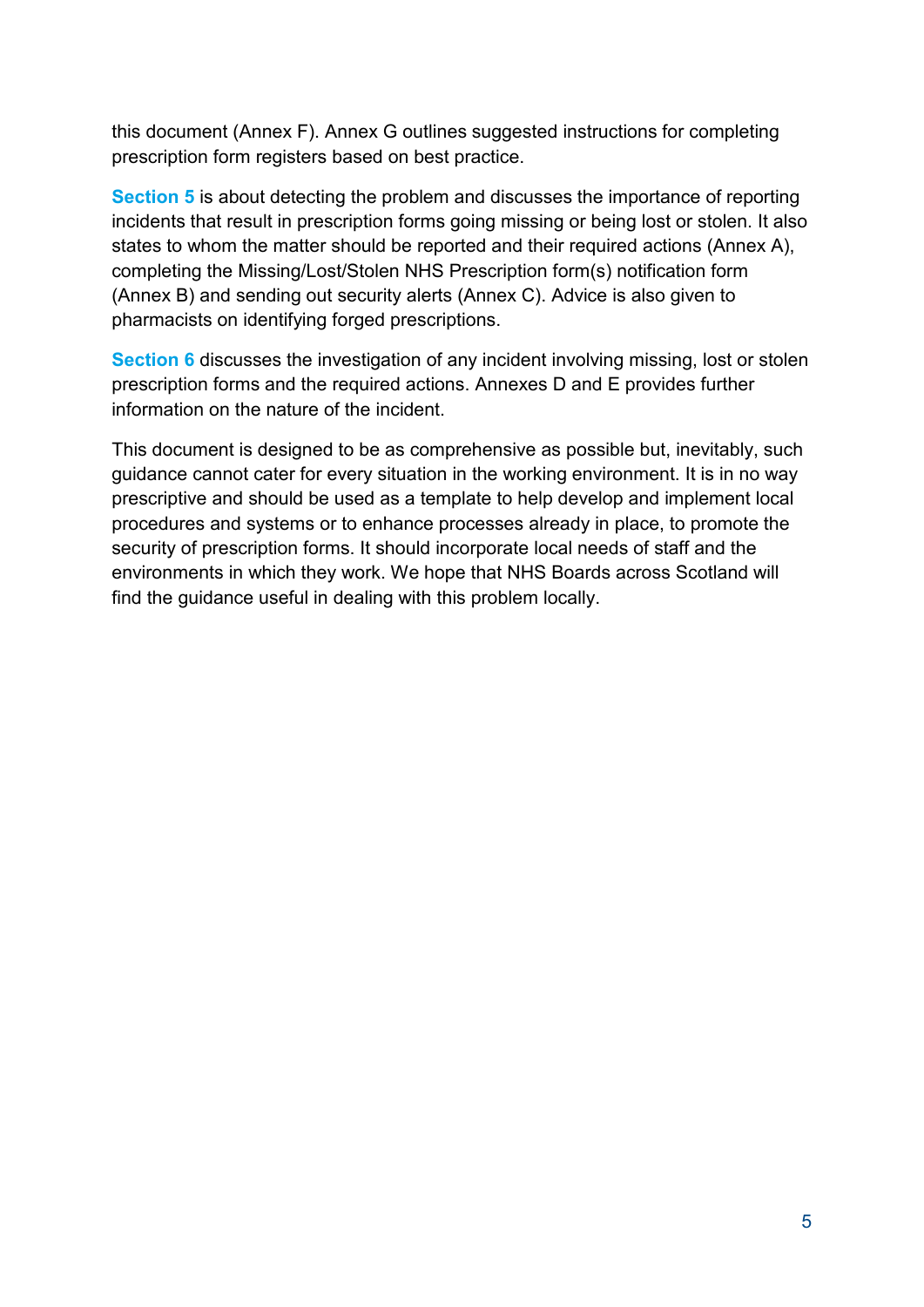## <span id="page-5-0"></span>**1. Introduction**

The aim of this document is to provide a framework for NHS Boards to develop or adapt local policies, procedures and systems to ensure the security of prescription forms against theft and abuse in the NHS.

#### <span id="page-5-1"></span>**1.1 The problem**

Prescription form theft and misuse is an area of concern for the NHS as these forms can be used to obtain drugs illegally, often controlled drugs (CDs), for misuse. Most patients legitimately obtain a signed prescription form from an authorised prescriber for a medical condition. However, a small minority may attempt to obtain prescription forms non-legitimately (for example by theft or fraud) to acquire drugs (particularly CDs for recreational use or for onward sale) and medical items or to sell the prescription forms illegally so that others might obtain drugs. Stolen prescription stationery, forgeries and drugs that are fraudulently obtained are likely to be sold for substantial financial gains.

Because prescription form pads and single prescription forms are small items that are quite easy to move and conceal, detecting the theft of these items can be difficult. This means that these offences may not be noticed until long after they have occurred. The theft of a prescription form also has a financial impact on the NHS. A prescription form is an NHS asset that has a financial cost to the NHS.

There are already a number of security measures that have been built into prescription forms to deter theft and fraudulent use. These include solvent-sensitive ink, ultraviolet markings, coloured backgrounds and serial numbers. However, these are rendered less effective if poor security measures overall allow theft of the forms in the first instance.

The effective management of prescription forms, for example how they are stored and accessed by authorised prescribing and non-prescribing staff, is very important. It requires that appropriate security policies, procedures and systems are in place. These should also be supported by a strong pro-security culture.

Cases of fraud and theft involving prescription forms are not always complex or on such a large scale – for example, the theft of prescription forms can also occur from a prescriber's bag, car or home.

We have identified a few generic areas of action for both proactive and reactive initiatives in relation to security management in the NHS.

#### **These are:**

- embedding a pro-security culture;
- deterring security incidents and breaches;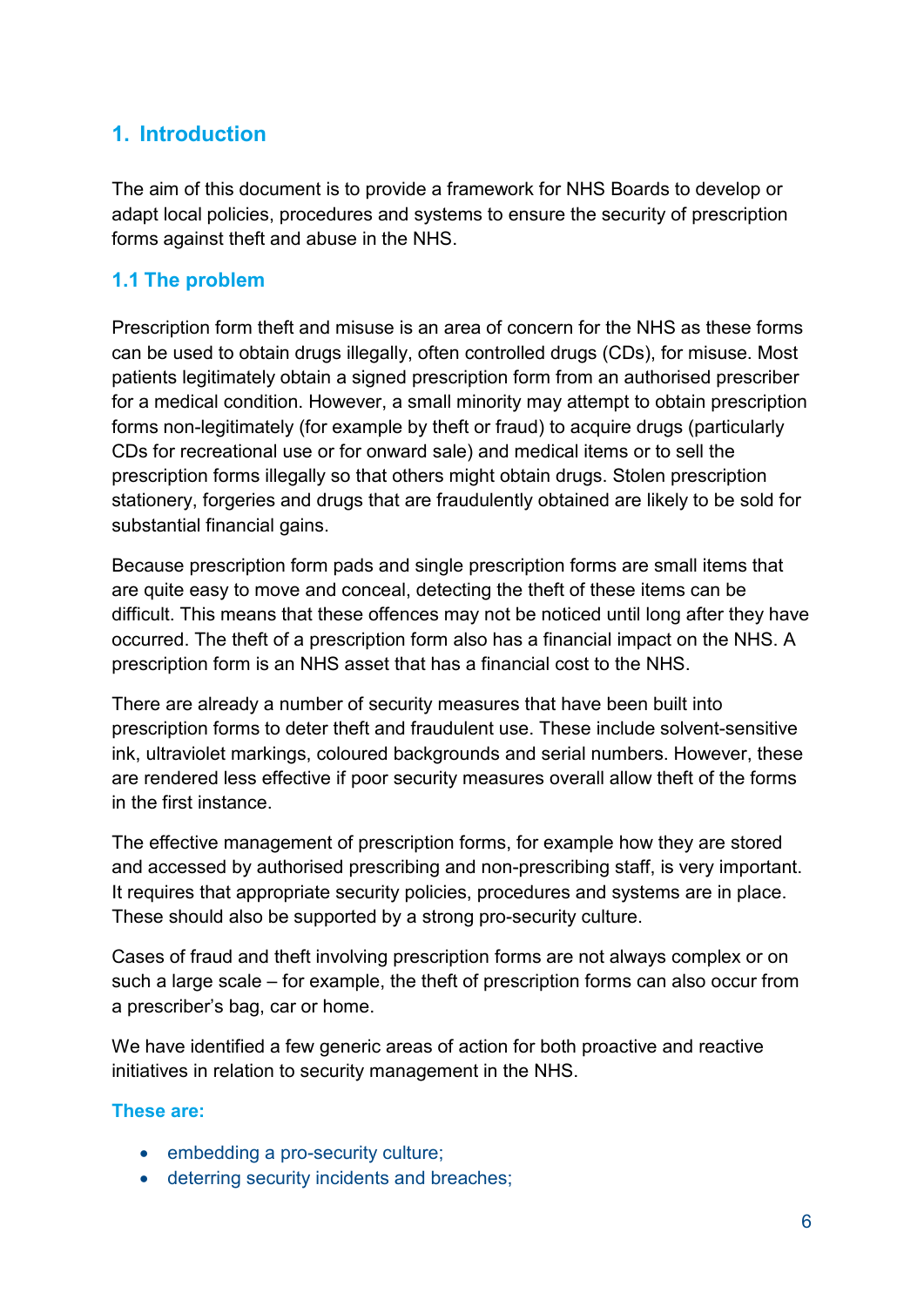- preventing and detecting security incidents and breaches where they have not been prevented through staff vigilance;
- investigating security incidents and breaches where detected and ensuring lessons are learnt and system weaknesses are addressed.

The guidance on keeping prescription forms secure will be set out under these generic action areas.

## <span id="page-6-0"></span>**2. Embedding a pro-security culture**

The development of a pro-security culture is central to security management work in the NHS. This requires an inclusive approach that involves NHS staff, contractors, locums, managers, patients/service users and the public. It includes listening to these individuals, explaining clearly why action needs to be taken, what that action is, how it will work and how it will be implemented, to obtain widespread support for the overall objective or aim.

The NHS Board has a key responsibility to ensure the creation and development of a strong pro-security culture. In particular, those working in primary care should work with their NHS Board to ensure that independent contractors and their staff are encouraged to adopt this guidance.

Although the NHS Board should lead on work to develop a pro-security culture, it is important that this is achieved by working in partnership with senior management and professionals at a local level. This is essential for implementing robust and appropriate procedures and systems to better protect prescription forms. All staff must be made aware of the potential value of and inherent dangers in the loss of prescription forms, and NHS Boards are well placed to advise their contractors/employees in this area.

#### **Therefore, NHS Boards should ensure that:**

- appropriate procedures are in place for the secure storage of prescription forms and other related stationery, for example GP10A stock order forms;
- they target authorised prescribers across all areas and at all levels in the NHS Board;
- involve non-prescribing staff to ensure the security of prescription stationery and the reporting of incidents relating to their loss using the NHS Board's incident reporting procedure;
- appropriate procedures are in place for the immediate reporting of any loss or theft of prescription stationery and staff are aware of what action they need to take if this occurs;
- the NHS Board liaises with their Fraud Liaison Officer about all reported cases of loss or theft of prescription stationery;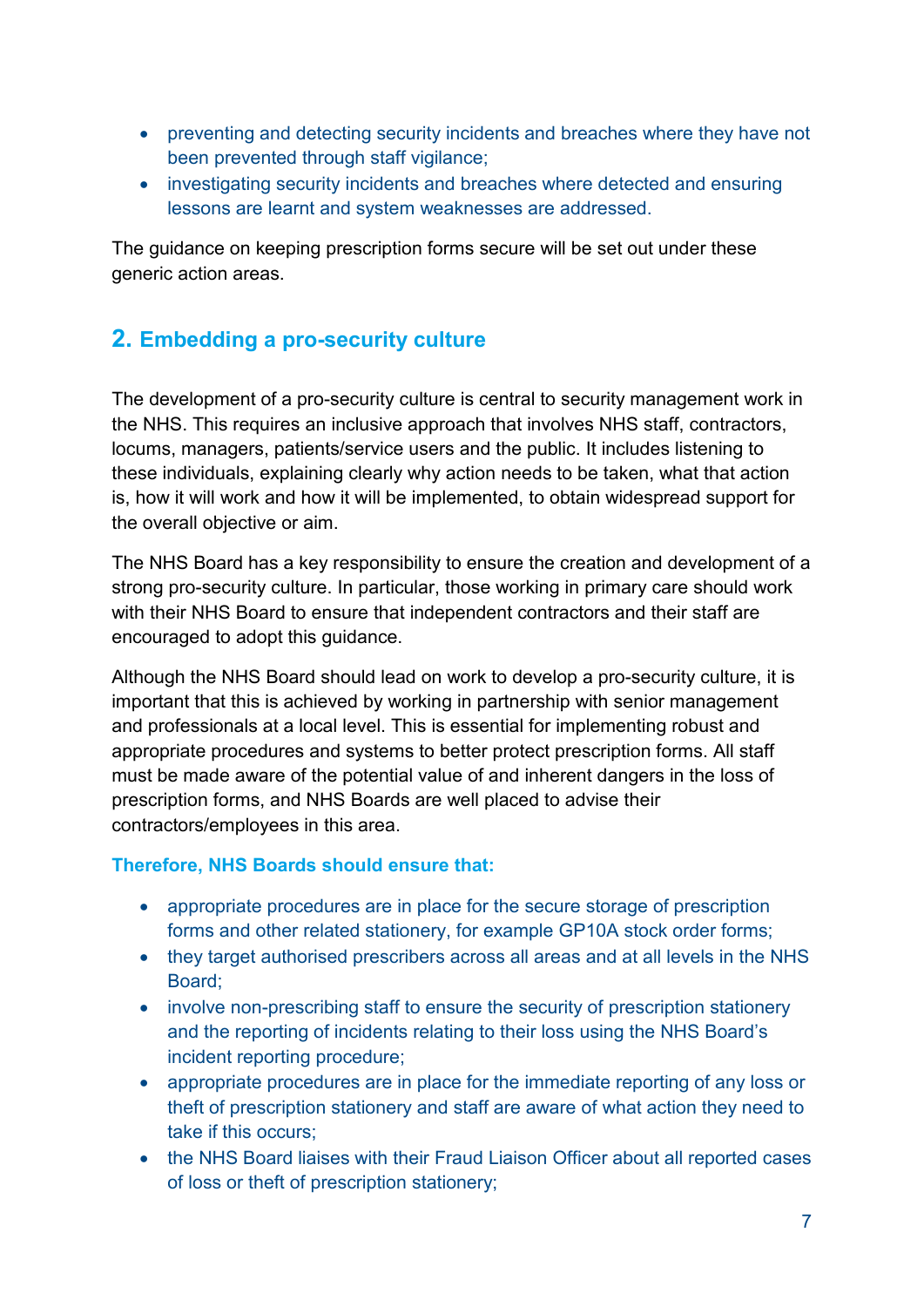• the NHS Board is aware of who is responsible for the control of prescription forms in their area and has oversight of the process to ensure the proper security of prescription stationery.

Instructions to staff should be made clear, to ensure prescription security policy, procedures and systems are accepted and used. It is essential to communicate effectively to all relevant staff. This includes prescribers, dispensers and other staff working in the area and what their roles and responsibilities are, so that they are familiar and compliant with the procedures that are in place.

NHS Boards should ensure that comprehensive and robust prescription security policies and procedures are developed, implemented and reviewed at least annually and whenever situations arise that necessitate an earlier review. An example would be following an incident which exposes a fundamental weakness or failure of existing procedures. This should be undertaken in consultation with the person(s) responsible for prescription stock control.

## <span id="page-7-0"></span>**3. Deterring security incidents and breaches**

Using publicity locally is a highly effective method of promoting what the NHS Board is doing to reduce the theft and loss of prescription forms. This includes the introduction of prescription security procedures, systems and technology.

Publicity can also help to promote a pro-security culture amongst the general public and gain support by raising awareness about the small minority of people who present a risk and the systems in place to secure prescription forms. It also makes clear to staff the commitment of the NHS Board to take appropriate steps to better protect this NHS asset.

NHS Boards should encourage the reporting of all incidents to the NHSScotland Counter Fraud Services Intelligence Team. This will provide a Scotland wide picture of the extent of the problem.

## <span id="page-7-1"></span>**4. Preventing security incidents and breaches**

Prevention is essentially about using all available information, systems and physical measures to ensure that the risk of future incidents can be minimised. This includes learning from operational experiences on previous incidents and adopting an inclusive approach that involves staff and stakeholders.

In this context, prevention is action taken to prevent the theft and loss of prescription forms from occurring in the first instance, by being proactive. Prevention is the responsibility of everyone, including the NHS Board, managers, all prescribing and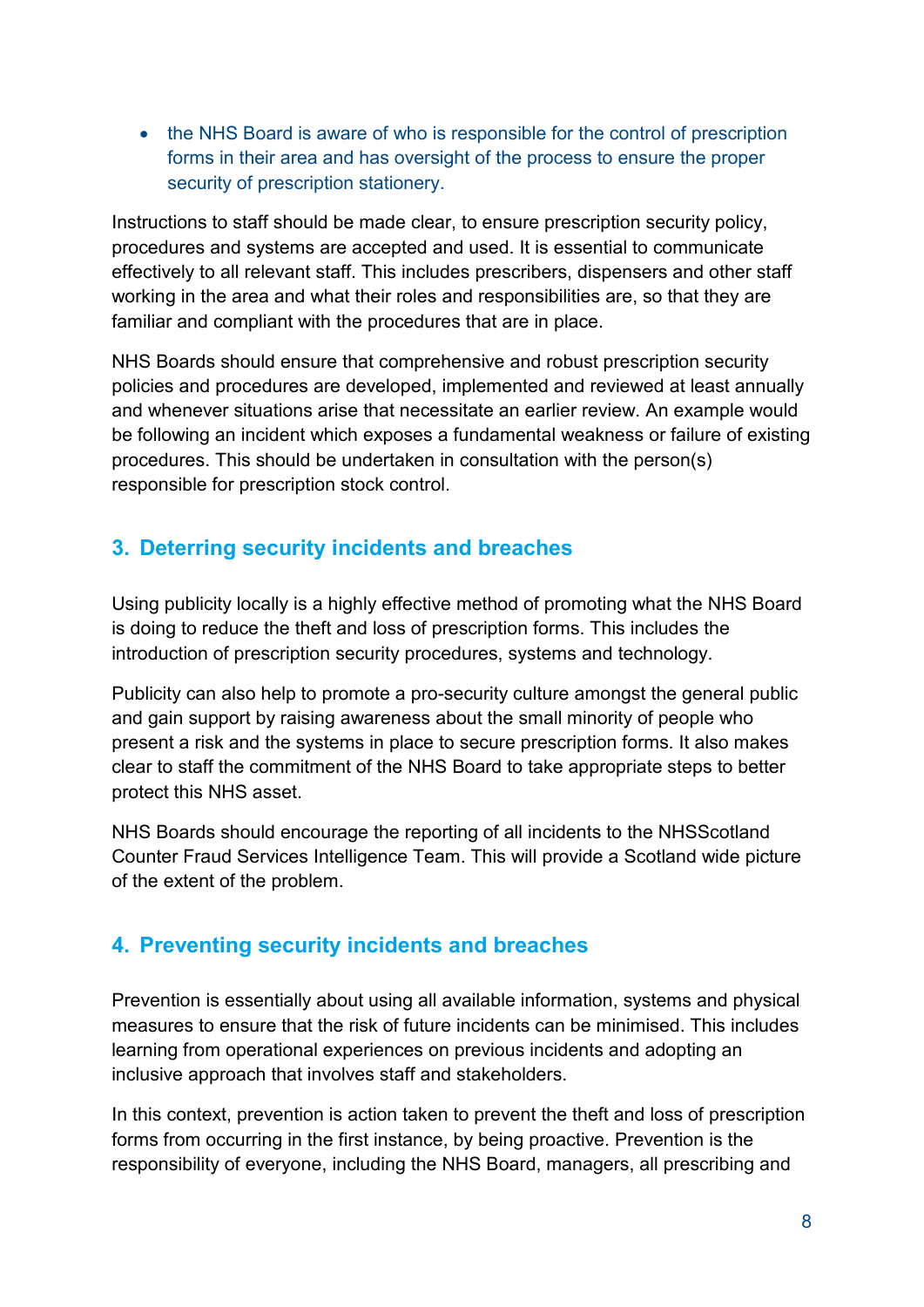dispensing staff and non-prescribing staff who manage or administer prescription forms.

As well as taking a proactive approach to prevent theft and loss, reactive action is also required immediately after an incident has occurred to minimise any resulting damage.

Finally, prevention is also concerned with what occurs after an incident of prescription form theft or loss. It concerns the action taken in the long-term to prevent or reduce the potential for further losses of prescription forms. This action informs long-term prevention strategies.

## <span id="page-8-0"></span>**4.1Proactive action**

The security of controlled stationery is the responsibility of both the NHS Board and the prescriber. NHS Boards, as employers, have a duty to implement procedures and systems to ensure, as far as practicable, that all NHS prescription stationery is properly protected and secured. Procedures should underline potential security breaches/incidents and contribute to the security of prescription forms, addressing all identified risk(s) and providing staff with clear lines of communication where other risks are identified. Moreover, prescribers have a responsibility to adhere to their NHS Board's policies and procedures regarding the security of prescription forms. By treating them as a valuable NHS asset and securing them at all times, this will help aid security.

All NHS Boards should designate a member of staff to accept responsibility for overseeing the whole process involved – from ordering, receipt, storage and transfer, to the access and overall security of prescription stationery. This person needs to be of an appropriate grade/level of responsibility and should be able to ensure appropriate security measures are implemented and maintained. Arrangements should be made to have a deputy or second point of contact in place who can act on behalf of the designated person in their absence.

Prevention is about using information to minimise the risk of similar incidents occurring in the future. NHS Boards should ensure that they have adequate arrangements in place to assess the security risk to this NHS asset. Robust risk assessments should be carried out locally, taking account of contributing factors. Additionally, post-incident reviews and analysis of reports and operational information should also feed into this process. The information collected may highlight the need to introduce technology to minimise the risk of theft and loss of prescriptions. However, it is essential that appropriate back-up procedures are in place to ensure safety, should technology fail.

NHS Boards should oversee the implementation of best practice measures for the security of prescription forms for prescribers and dispensers in all healthcare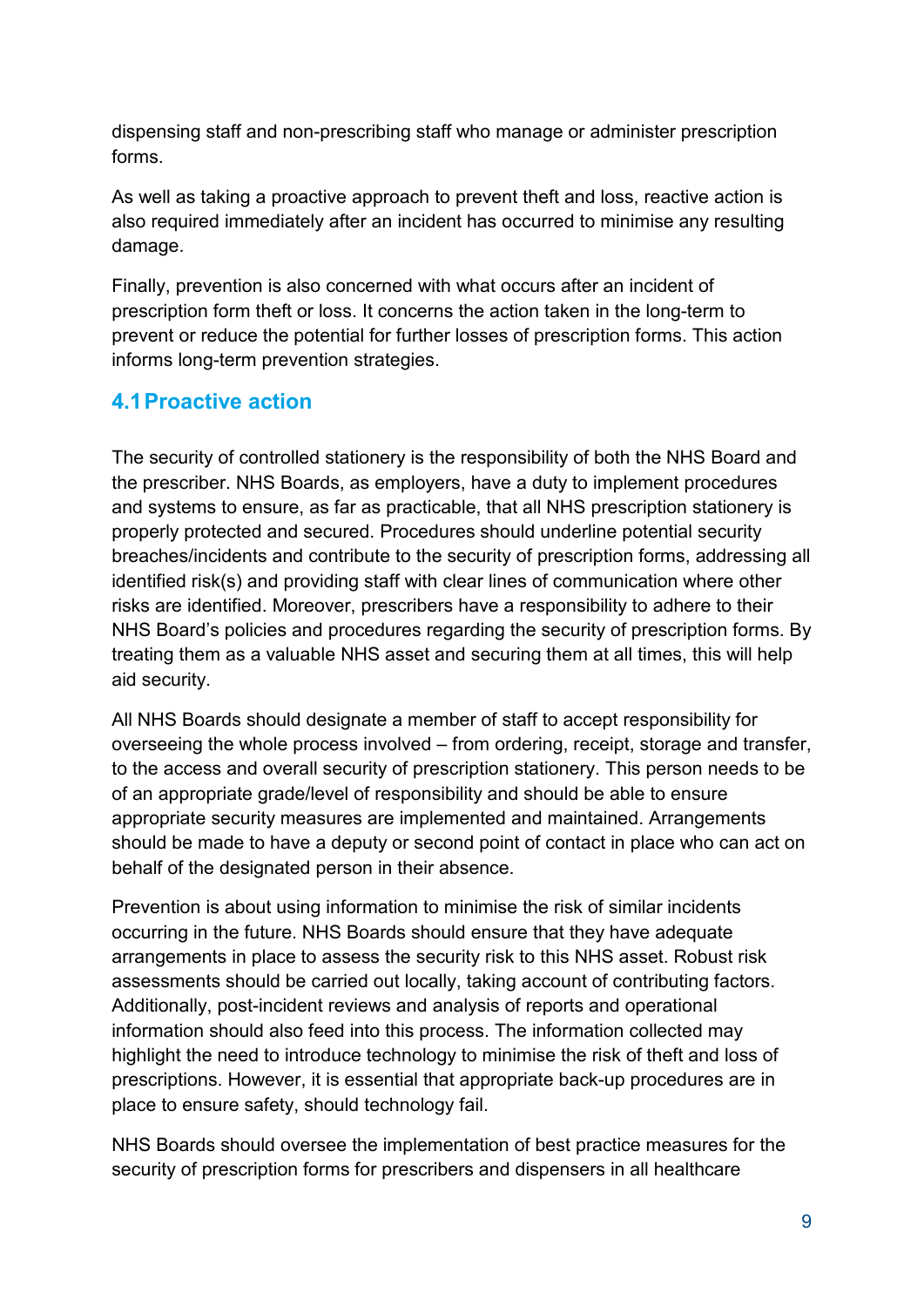environments. This includes community and hospital-based settings. They should also oversee the raising of awareness about these measures.

It is important for there to be clear systems in place for the dissemination and use of these procedures, which should be subjected to regular monitoring and review. In turn, prescribers should have a good understanding of these policies and procedures.

## <span id="page-9-0"></span>**4.1.1 Prescription stationery stock control – NHS Boards, GP practices, Community Pharmacies and Hospitals**

NHS Boards, GP practices, community pharmacies and hospitals should maintain clear and unambiguous records on prescription stationery stock received and distributed.

#### **Records should be kept on:**

- what has been received, along with serial numbers;
- where items are being stored;
- the date prescription forms were issued to the authorised prescriber:
- details of who issued the forms;
- to whom prescription forms were issued, along with the serial numbers of these forms;
- the serial numbers of any unused prescription forms that have been returned; and
- details of prescription forms that have been destroyed (these records should be retained for at least 18 months).

## <span id="page-9-1"></span>**NHS Board responsibilities**

## <span id="page-9-2"></span>**4.1.2 Ordering**

NSS holds a database of all registered prescribers who can write NHS prescriptions.

Orders received by NHS Boards for prescription stationery should be checked against the prescribers' current details and status and verified against the order. Forms should only be ordered after the receipt of a requisition form signed by an authorised signatory. All NHS Boards should keep a full list of all of the prescribers employed and have a system in place to ensure the list is accurate and up-to-date, for example adding new GPs and removing retired/ceased employed GPs as appropriate.

The Misuse of Drugs (Amendment No. 3) Regulations 2006 introduced the requirement for all private prescription/requisition forms containing schedule 2 and 3 controlled drugs to be issued on a standard form CDRF. The form includes the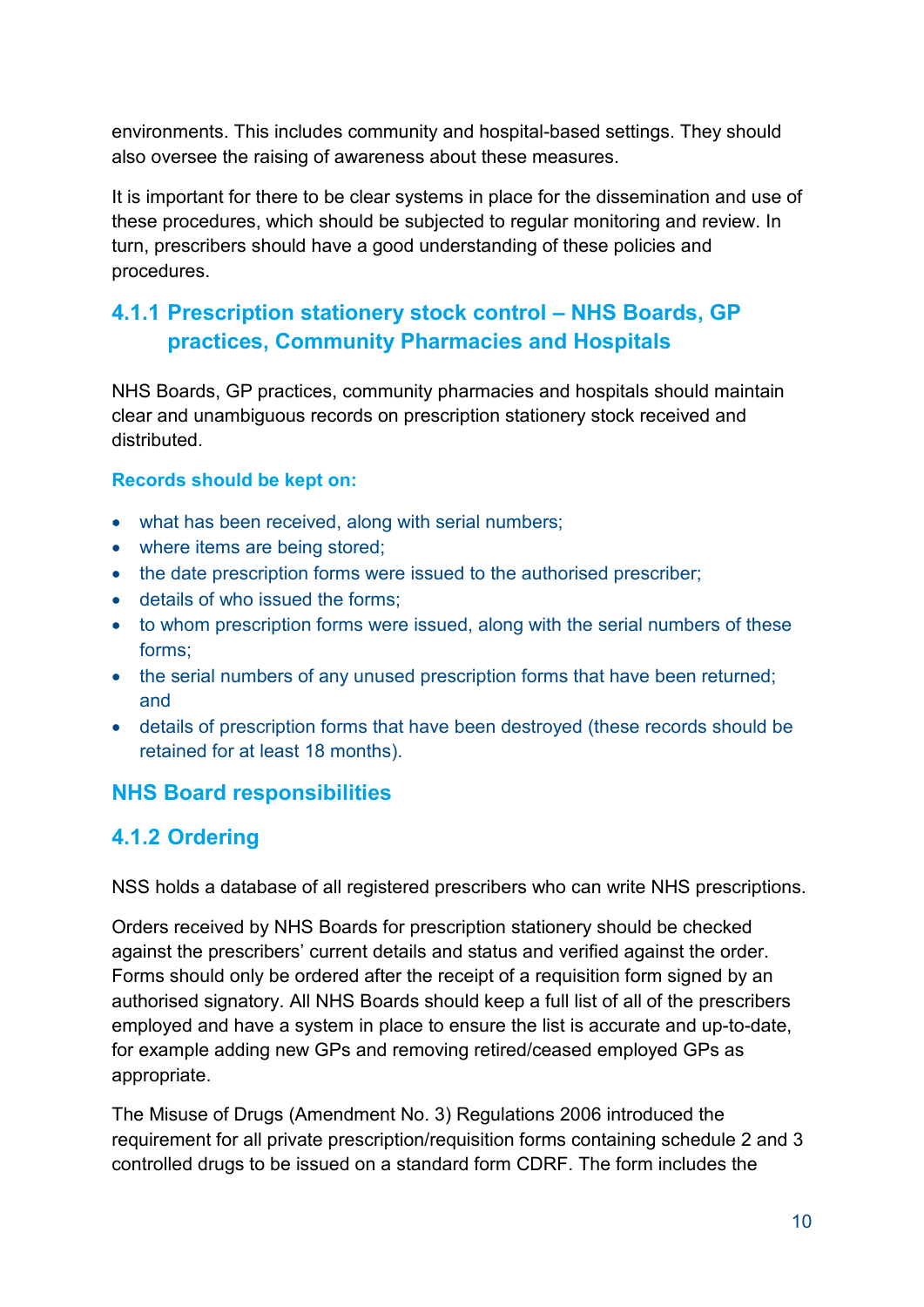prescriber identification number of the person issuing it, and for all such prescriptions to be submitted to NHS NSS after the drug has been supplied.

## <span id="page-10-0"></span>**4.1.3 Delivery to NHS Board and onward distribution to Prescribers**

The contracted (secure) printer who prints the prescription forms delivers the forms to the Stores Department of the NHS Board (unless an arrangement has been agreed between the NHS Board and NHS NSS for direct delivery to the prescriber). Delivery of the forms to subsequent smaller sites, Health Centres, GP surgeries, and so on is the responsibility of the NHS Board.

When arranging these deliveries, NHS Boards should ensure they are made to designated staff so that late deliveries can be followed up as soon as possible. This will allow for any discrepancies to be highlighted quickly.

All deliveries to the Stores department and to prescribers should be made in appropriate secure transport and should never be left unsecured as far as possible ensure that there is the shortest distance possible from the delivery vehicle to the premises, to minimise the risk of theft and prevent attacks or assaults on staff. Unless unavoidable, unloading should not be done in a public area such as a reception area or public footpath.

Before the delivery driver leaves, a full check should be made against the delivery note, ensuring that the appropriate type of prescription form(s) and the correct number of boxes have been received and that there is no surplus.

Any discrepancies of deliveries at a prescriber level should be reported to the Stores Department in the first instance. Any main deliveries from the printer to the Stores Department should be noted on the driver's delivery note, queried with Practitioner Services and documented in the NHS Board's records.

## <span id="page-10-1"></span>**4.1.4 Receipt and storage at NHS Board Stores**

Once the delivery has been checked, the boxes should be examined and as soon as practical, the serial numbers checked against the delivery note. Details of the delivery should be recorded electronically and/or using paper records.

If the forms do not arrive on the due date (usually 4 weeks from ordering), the intended recipient should notify Practitioner Services of the missing prescription forms. Enquiries can then be made at an early stage.

Stocks of prescription stationery should be kept in a secure room with access limited to those who are responsible for prescription forms.

Keys or access rights for any secure area should be strictly controlled. A record should be made of keys issued or an authorisation procedure implemented regarding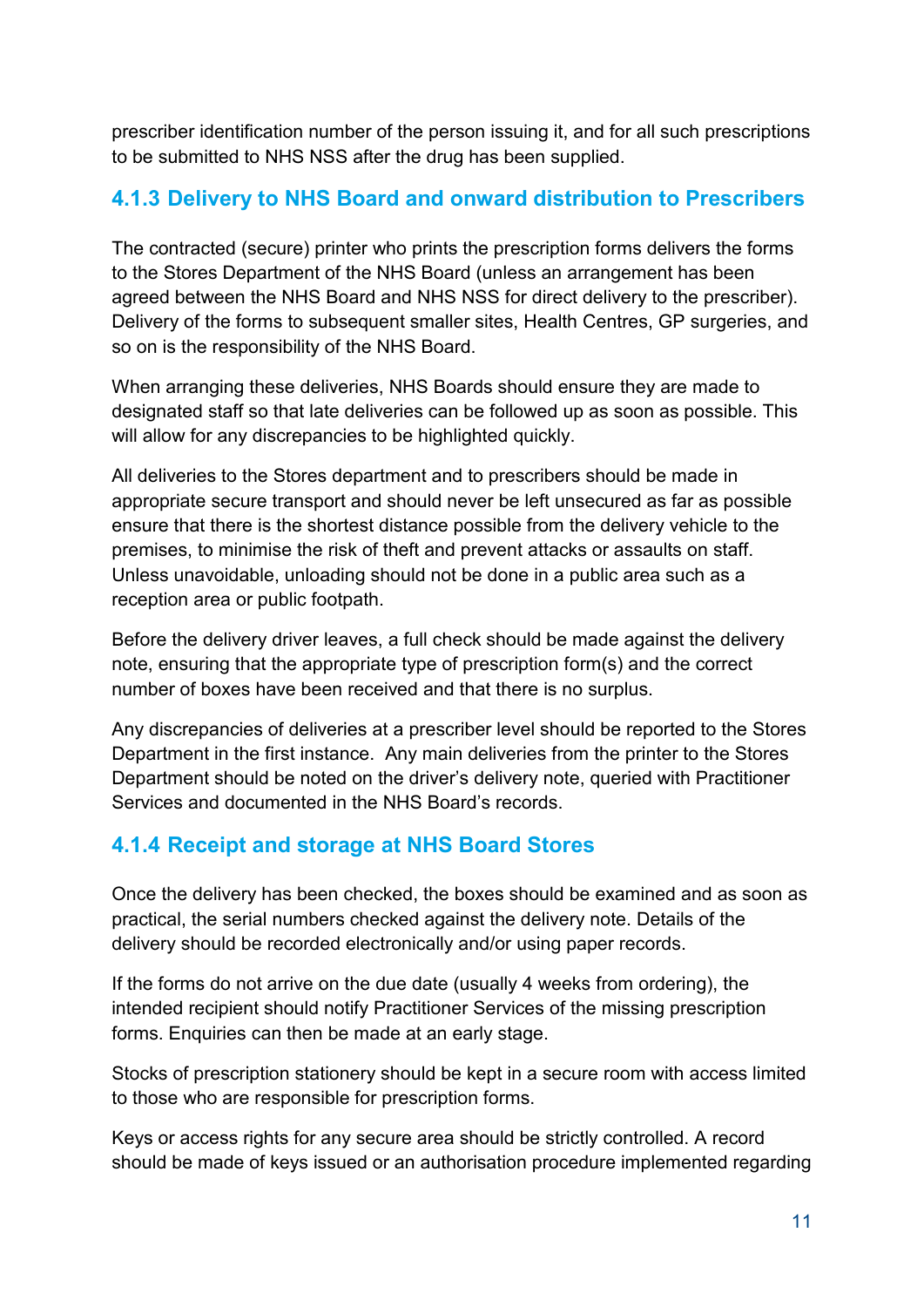access to a controlled area, including details of those allowed access. This should allow a full audit trail in the event of any security incident.

Personalised forms which are no longer in use, for example retired/ceased employed GPs should be securely destroyed (for example by shredding) before being put into confidential waste, with appropriate records kept. The person who destroys the forms should make a record of the serial number of the forms destroyed. Best practice would be to retain these prescription forms for local auditing purposes for a short period prior to destruction. The destruction of the forms should be witnessed by another member of staff. Records of forms destroyed should be kept for at least 18 months.

## <span id="page-11-0"></span>**4.1.5 Distribution to prescribers**

Items waiting to be collected should be stored securely and not left in a public place or in areas where there is unsupervised access.

When distributing prescription forms within the NHS Board or hospital, the driver or porter should sign for the consignment. Prescribers should sign for forms received from porters and other delivery staff, which should either indicate the serial numbers or allow for these to be included by the prescriber. In the primary care setting, if the delivery has not been scheduled, consideration should be given to notifying the recipient when to expect delivery.

Stationery supplies for NHS prescribers are normally distributed in bulk. Individuals responsible for prescription forms at this level should ensure that only authorised prescribers are given access to the forms.

## <span id="page-11-1"></span>**Prescribers' responsibilities**

## <span id="page-11-2"></span>**4.1.6 Storage of prescription form stock by prescribers**

Upon delivery of prescription forms, managers should ensure a process is in place to record relevant details in a stock control system, preferably using a computer system to aid reconciliation and audit trailing.

#### **The following information should be recorded on a stock control system:**

- date of delivery;
- name of the person accepting delivery;
- what has been received (quantity and serial numbers);
- where it is being stored:
- when it was issued:
- who issued the prescription forms;
- to whom they were issued;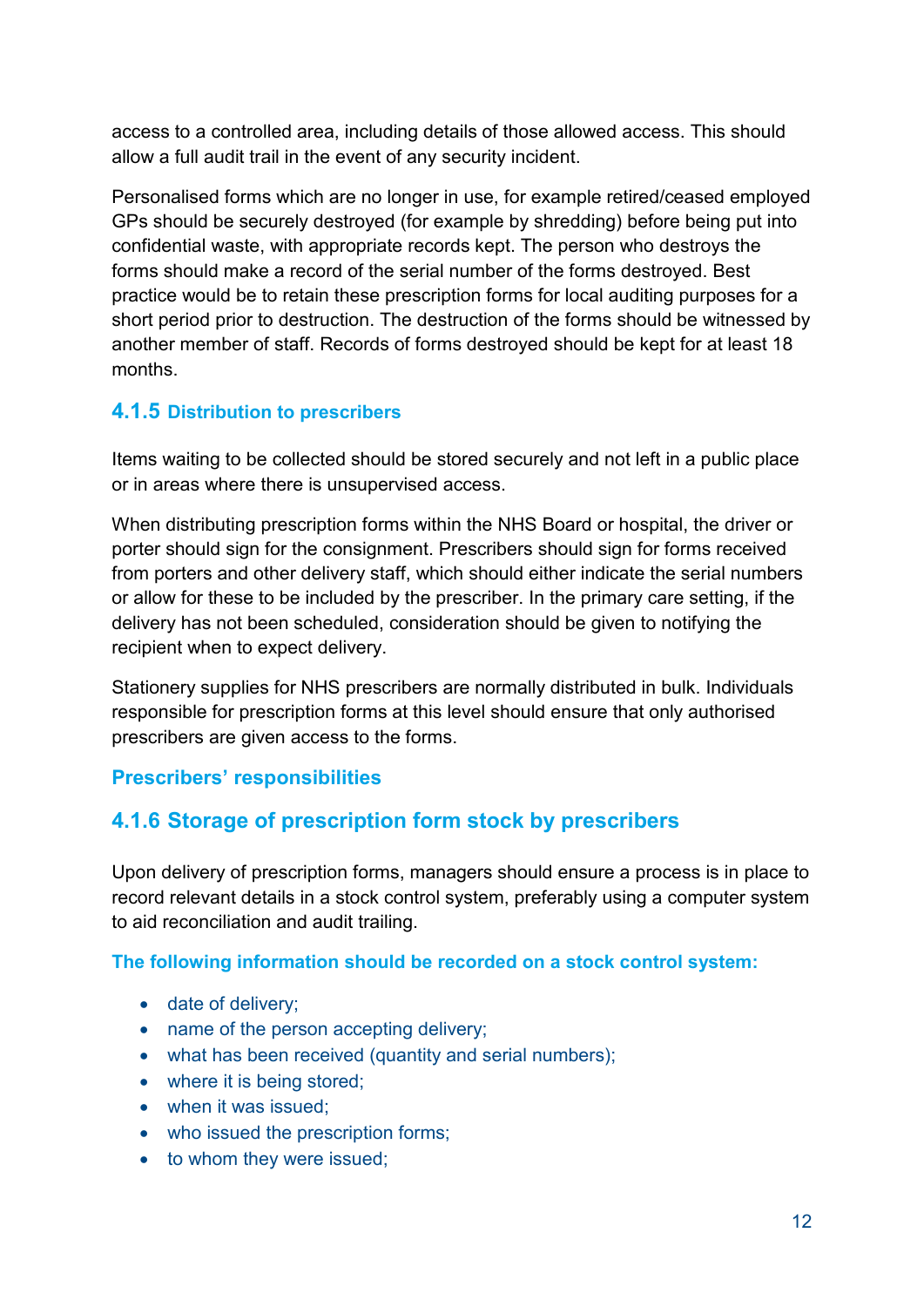- the number of prescriptions issued;
- details of the prescriber.

Records of serial numbers received and issued should be retained for at least three years.

It is advisable to hold minimal stocks of prescription stationery. This reduces the number of forms vulnerable to theft, and helps to keep stocks up-to-date.

Prescribers are responsible for the security of these forms once issued to them and should ensure they are securely locked away when not in use.

Patients, temporary staff and visitors should never be left alone with prescription forms or allowed into secure areas where forms are stored.

When making home visits, prescribers working in the community should take suitable precautions to prevent the loss or theft of forms. This could include ensuring prescription pads are carried in an unidentifiable lockable carrying case or are not left on view in a vehicle. If they have to be left in a vehicle, they should be stored in a locked compartment such as a car boot and the vehicle should be fitted with an alarm. Prescribers on home visits should also, before leaving the practice premises, record the serial numbers of any prescription forms/pads they are carrying. Only a small number of prescription forms should be taken on home visits – ideally between 6 and 10 – to minimise the potential loss.

The same precautions should be taken by prescribers visiting care homes. Supplies of blank or signed prescription/GP10A forms should not be retained by community pharmacies or left in care homes for GP or locum visits. This would provide opportunity for theft and mean that the NHS has failed in the role of protecting this asset.

## <span id="page-12-0"></span>**4.1.7 Using prescription forms**

As a matter of best practice, prescribers should keep a record of the serial numbers of prescription forms issued to them. The first and last serial numbers of pads should be recorded. It is also good practice to record the number of the first remaining prescription form in an in-use pad at the end of the working day. This will help to identify any prescriptions lost or stolen overnight.

To reduce the risk of misuse, blank prescriptions should never be pre-signed. Where possible, all unused forms should be returned to stock at the end of the session or day. They should not, for example, be left in patients' notes. Prescription forms are less likely to be stolen from locked, secure stationery cupboards.

Pharmacists should be reminded that prescriptions/GP10As requesting CDs must fully comply with the legal requirements before any item is dispensed. Pharmacists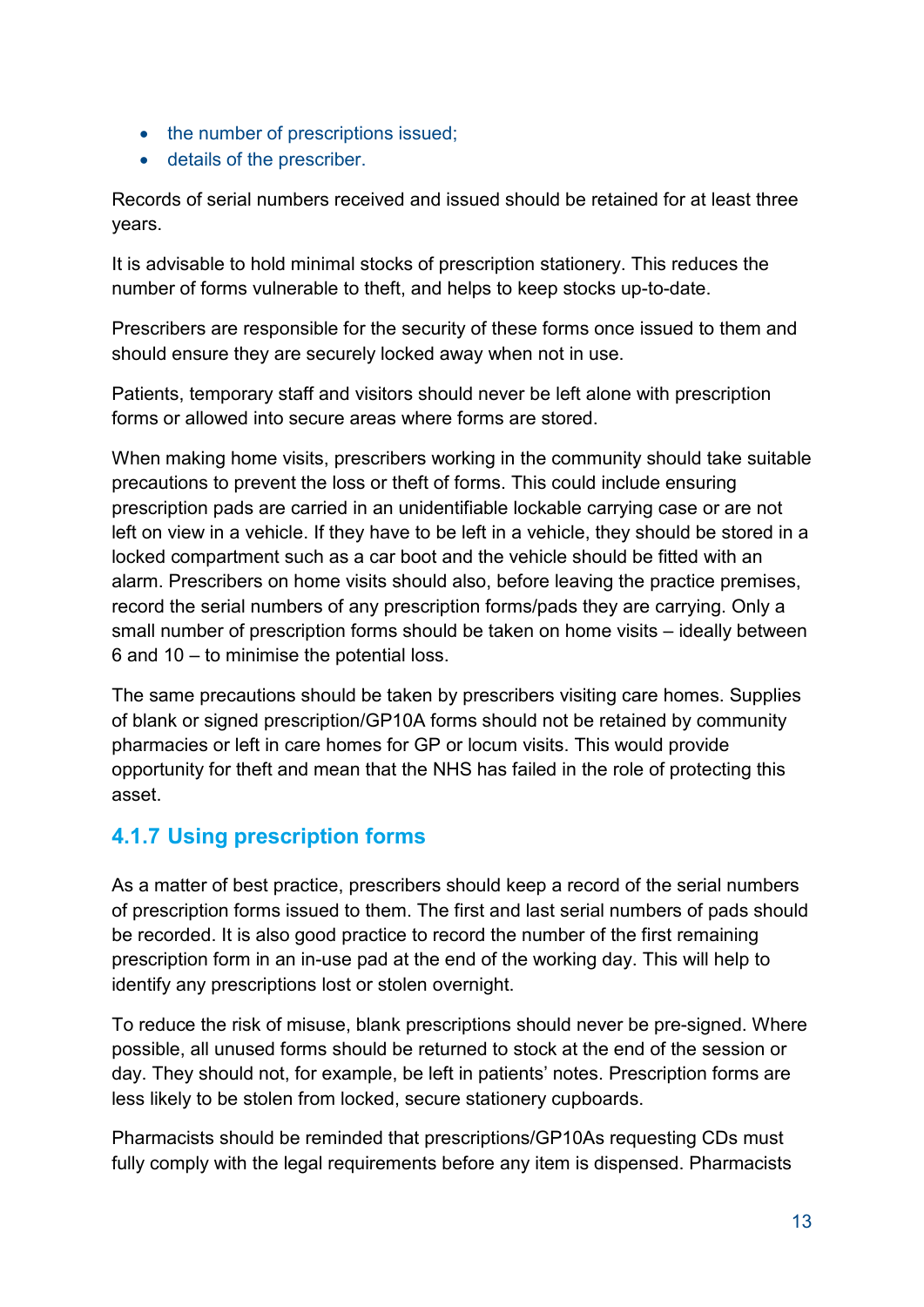will have to exercise all due diligence and be satisfied on reasonable grounds that the prescription is genuine and that they are supplying in accordance with the instructions of the prescriber. Where a CD prescription does not fully comply with the legal requirements, it should be returned to the prescriber for amendment and should be initialled and dated as appropriate. Pharmacists and dispensing staff should be encouraged to question any discrepancies identified in the forms if they feel it is safe and appropriate to challenge the presenting individuals.

Pharmacists and dispensing staff should be vigilant that alterations have not been added after the prescription has been issued. All concerns should be verified with the prescriber even if initialled and dated.

Prescriptions should be stamped at the time of dispensing with the pharmacy stamp to reduce the risk of the prescription being presented at and re-dispensed by a second pharmacy. A pharmacy stamp normally indicates the name and address of the pharmacy.

## <span id="page-13-0"></span>**4.1.8 Hospital and Out-of-hours service provision**

Out-of-hours (OOH) centres follow a similar model to hospitals in that the code on the prescription is not specific to an individual. Rather it is specific to a 'site' where several prescribers will be working. This means there is added difficulty in tracing the prescriber.

Therefore, Hospital Clinics and OOH centres should keep a record of permitted prescribers and a copy of their signature, as well as asking prescribers to sign and PRINT their name on the prescription form when issuing prescriptions to patients. This is essential if prescriptions need to be recalled and matched with the prescriber. The record should also hold their contact information and details of where and when they work so that information can be given to a pharmacy if they have any queries with the items prescribed.

Hospital clinics and OOH centres should keep a record of the staff, and the prescription serial numbers used, on each shift.

## <span id="page-13-1"></span>**4.1.9 Locums**

Surgeries should keep a record of the serial numbers of prescription forms/pads issued to locums.

## <span id="page-13-2"></span>**4.1.10 Security of computer systems**

Adequate storage and filing methods for prescription forms should be in place. It is not advisable for prescription forms to be handled by a manual system, you should use for example an excel spreadsheet. Security should be an integrated part of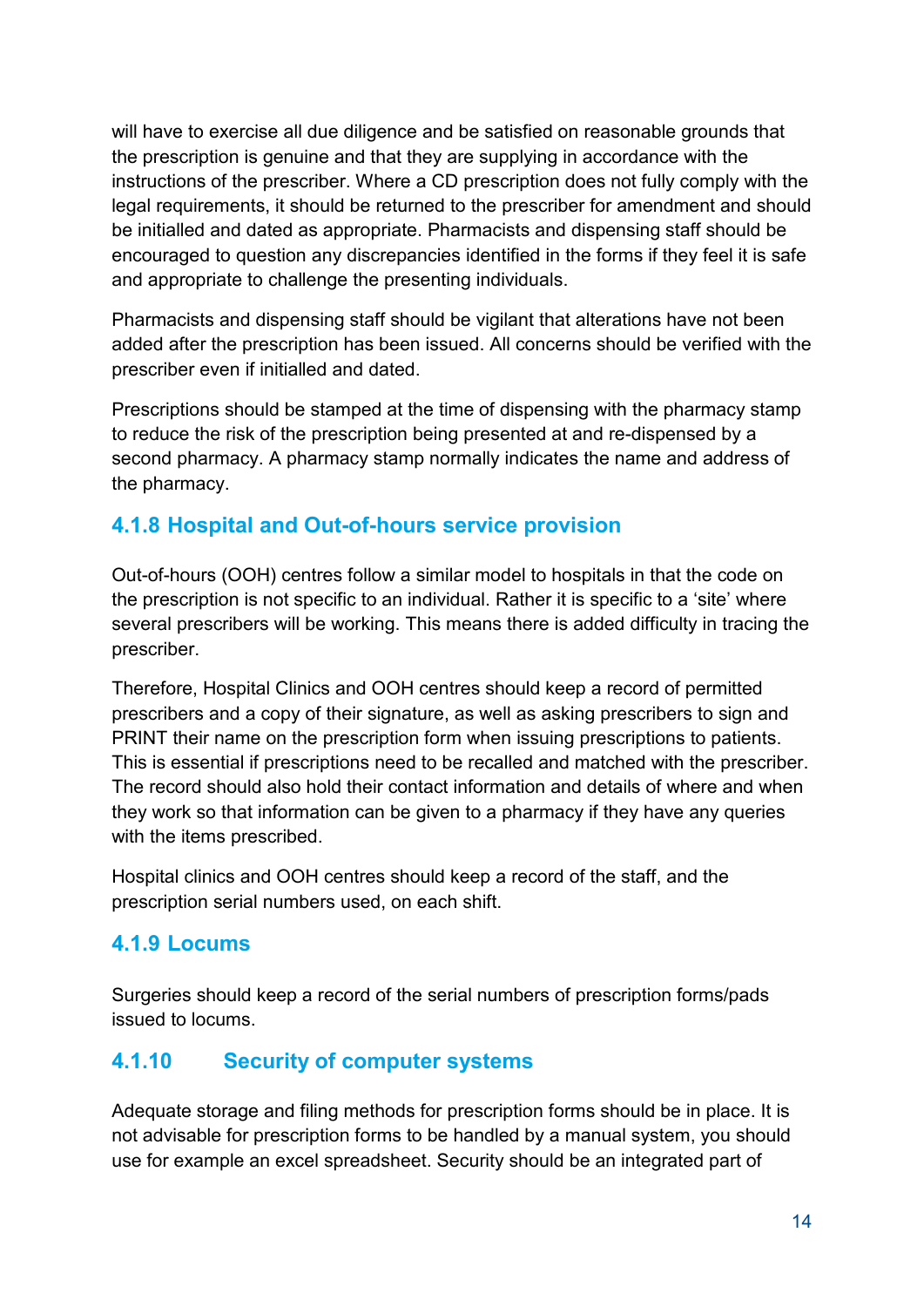storage, and electronic alternatives have the potential to reduce the number of lost or stolen forms. NHS Boards should make adequate and auditable arrangements for secure storage and controlled ordering and issue of prescription pads for handwritten prescriptions (see Appendix G).

Single sheet prescription forms should be afforded the same security controls as prescription pads. It must be recognised that these forms are acceptable in handwritten form, so it is not advisable to leave the forms in printer trays when not in use or overnight.

Practices or prescribing clinics should clearly define which staff have access to the system. Protocols should also define which individuals have access to the functions that generate prescriptions.

## <span id="page-14-0"></span>**4.2 Reactive action**

## <span id="page-14-1"></span>**4.2.1 Lost or stolen prescription forms**

If there are any irregularities at delivery stage, contact Practitioner Services to check the details of the delivery. If missing forms cannot be accounted for, the matter should be reported to the designated person with responsibility for prescription forms at the NHS Board. You should use the missing/stolen NHS prescription form(s) notification form at Annex B to do this. See Annex A for the Missing/lost/stolen prescription form flowchart which outlines actions to be taken by staff in the event of an incident.

## <span id="page-14-2"></span>**4.2.2 Long-term prevention strategy**

The key to effective preventative action is an honest objective appraisal and understanding of how and why incidents occur and the ability to learn from that understanding. This in-depth review requires an analysis of the incident, and the following factors should be considered:

**A review of the incident.** This could be a theft, forgery, misuse, loss or misplacement of prescription forms. Weaknesses or failures that have allowed the incident to occur should be examined – for example the policy for locking the forms away securely was not adhered to by staff or the alarm was not functioning. This process should identify lessons learnt and appropriate action to be taken by the NHS Board to avert or better manage similar situations.

**The scale of the impact on the NHS**. This involves assessing how far-reaching the repercussions of the incident are as well as assessing the severity of the incident. If the incident involved a large-scale theft or loss of prescriptions, this could result in clinical governance consequences relating to Controlled Drugs and other medication, financial loss of thousands of pounds and impact the reputation of the NHS.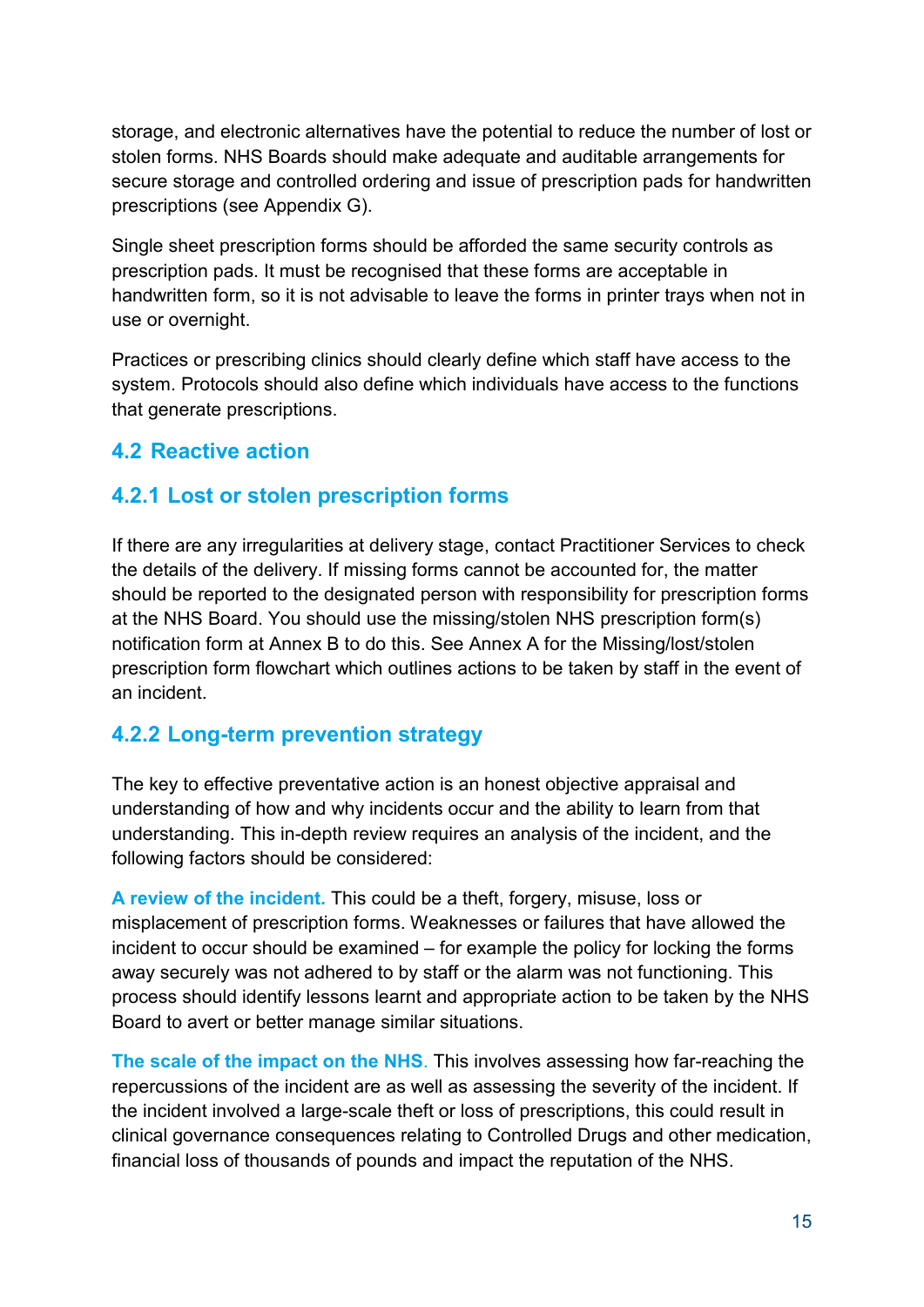#### **The actions of individuals and/or staff groups involved and how this**

**contributed to the incident.** It is important to assess whether staff were aware of procedures and systems in place to protect against the theft or loss of prescription forms, and whether these policies were adequate. A lack of knowledge may indicate training needs – for instance, all staff to be made aware of the security of prescription forms during their induction programme. Some staff may be more at risk due to the nature of their work – for example mobile staff working in the community. Staff involvement will also provide first hand information about the incident, thus staff input will help develop appropriate preventative measures.

**A review of all measures in place to secure prescription forms, including physical and procedural measures.** Policies, procedures, systems and technology used for security should be reviewed for any weaknesses or failures that have allowed an incident to occur.

**A risk measurement exercise.** This should identify areas of potential risk or trends so that preventative measures can be developed and implemented in advance.

**It is also important that regular inspections of prescription administration and security are undertaken**. In addition, stock checks should be undertaken on a regular basis – at least quarterly but more regularly if possible. Wherever possible, there should be a segregation of duties between the ordering, receipt and checking of prescription forms.

#### <span id="page-15-0"></span>**5. Detection**

It is important that there are good processes in place for staff to report incidents. Staff should be encouraged to report all incidents using local incident reporting arrangements. This allows for proper investigation by the NHS Board to identify, if possible, the offenders and any trends or patterns that can help reduce the risks.

## <span id="page-15-1"></span>**5.1Reporting missing/lost/stolen NHS prescription forms**

In the event of a missing, lost or suspected theft of a prescription form, the prescriber or staff member should notify the designated person with responsibility for prescription forms at the NHS Board. They should use the Missing/lost/ stolen NHS prescription form(s) notification form at Annex B to do this. See Annex A for the Missing/lost/stolen prescription form flowchart, which outlines actions to be taken by staff in the event of an incident.

The matter should also be recorded as a security incident on the NHS Board's incident reporting system and the security alert process initiated. This is to ensure that they are aware of the incident and can initiate an investigation if required.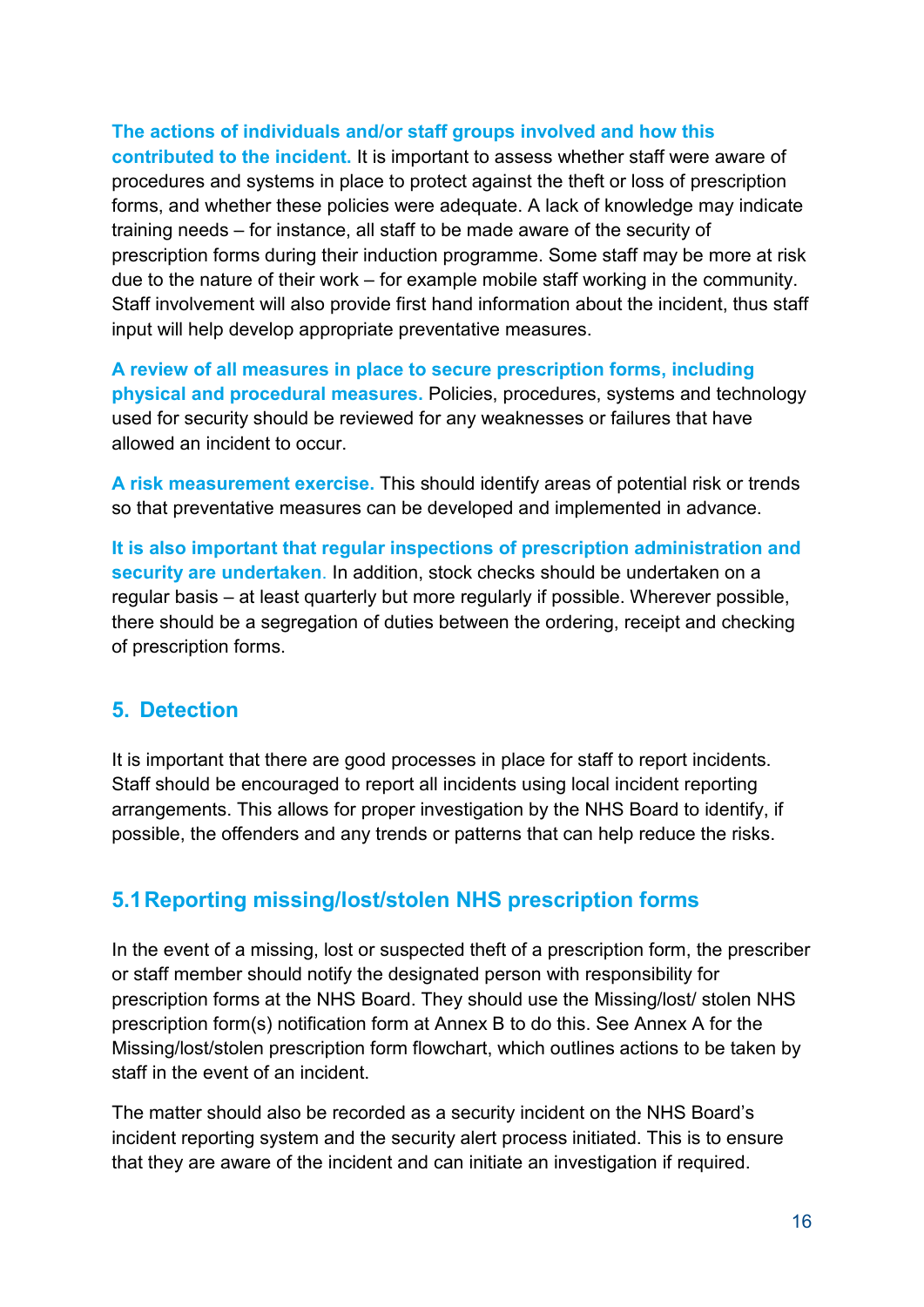**Any missing, lost or suspected theft report must include the following details:** 

- date and time of loss/theft;
- date and time of reporting loss/threat;
- place where loss/theft occurred;
- type of prescription stationery;
- serial numbers;
- quantity;
- details of the responsible officer to whom the incident has been reported.

#### <span id="page-16-0"></span>**5.2 Security Alerts**

NHS Boards have a responsibility to inform their staff of any local alerts or warnings about an incident involving the theft or loss of prescription stationery. Consideration should be given to how information will be shared between the NHS Board and local pharmacies. NHS Boards should also be encouraged to number each security alert consecutively throughout the year, for example 01/2020, 02/2020, 03/2020 and so on. Annex C provides you with a standard template that could be used to issue your security alerts.

## <span id="page-16-1"></span>**5.3Forged Prescriptions**

Pharmacists should be vigilant in scrutinising prescriptions for any signs of alteration not authorised (for example initialled and dated) by the prescriber. See section 1b in Annex A, which outlines the actions to be taken. Staff also need to be vigilant that alterations have not been added after the prescription has been issued – all concerns should be verified with the prescriber even if initialled and dated. If corrections on a prescription form have not been initialled and dated, pharmacists should try to contact the prescriber to verify the changes. If the dispensing contractor is in any way suspicious that the person presenting the prescription does not have the authority to do so, they should contact the local police.

## <span id="page-16-2"></span>**6. Incident Investigation**

The level of investigation of missing/lost/stolen prescription forms will depend on the nature of the incident. Under the Controlled Drugs (Supervision of Management and Use) Regulations 2006, NHS Boards through their appointed 'Accountable Officers' have a responsibility for investigating concerns and incidents related to controlled drugs. Additionally, NHS Boards must ensure that their contractors have appropriate arrangements in place.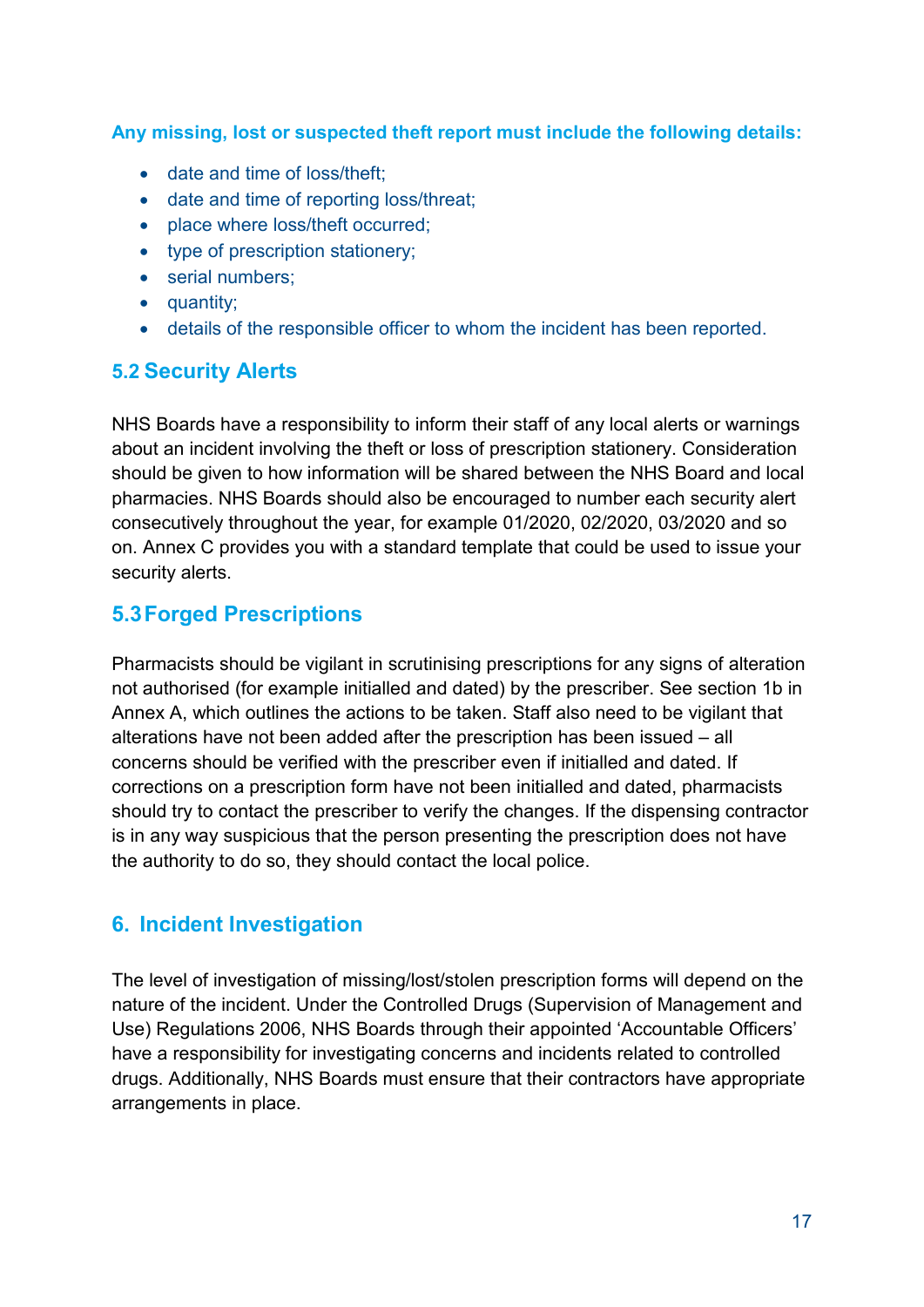If there is a discrepancy in the prescription forms ordered and received, Practitioner Services should be contacted in order to establish whether this is due to an error in the supply chain.

If the discrepancy is not due to a supply chain error and it is established that forms are missing, lost and/or there is suspected or actual theft, immediate contact should be made with the local police (and NHSScotland Counter Fraud Services for information purposes). Annex D gives a more detailed breakdown of the types of incident involving prescription forms and the actions staff should take in response.

It is important that where lessons can be learnt, there is feedback into the revision of procedures and systems locally. Also guidance to ensure the best possible measures can be put in place to hinder the theft or misuse of prescription forms.

Information from investigations can be used to inform action that needs to be taken in the areas of pro-security culture, deterrence and prevention, to allow solutions to be developed.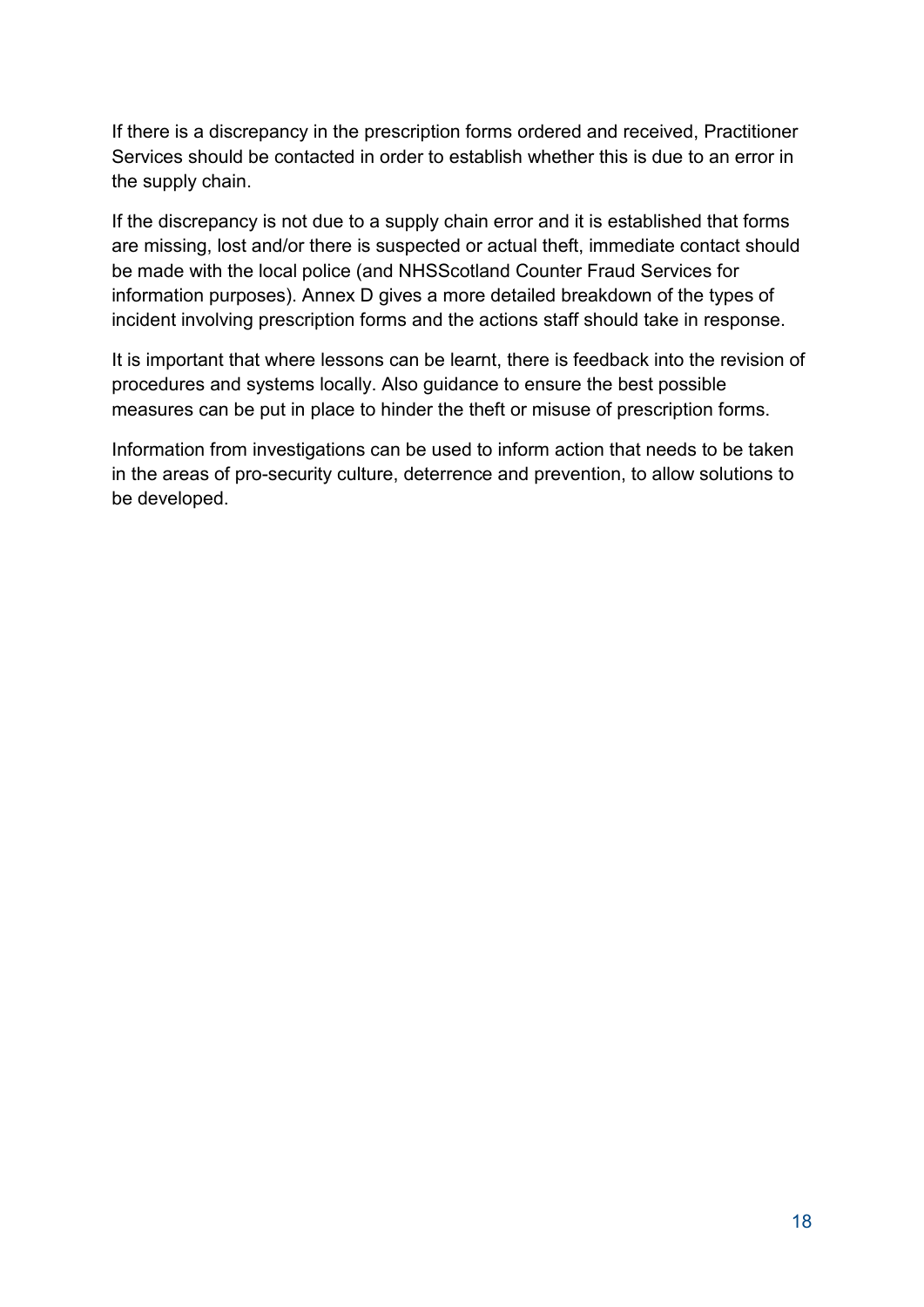# <span id="page-18-0"></span>**Annex A**

## <span id="page-18-1"></span>**Missing/Lost/Stolen NHS prescription Form Flowchart**

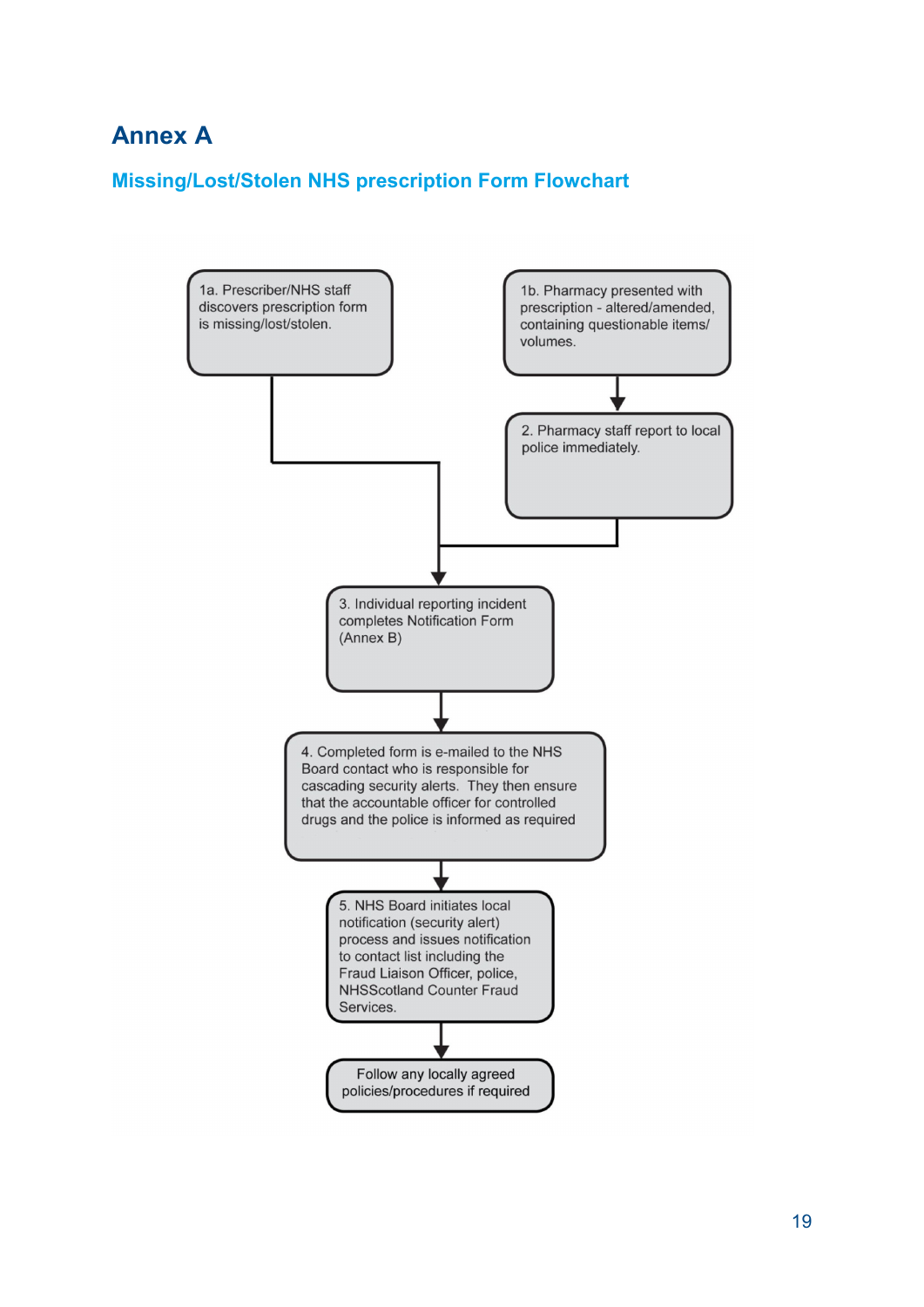## <span id="page-19-0"></span>**Annex B**

# <span id="page-19-1"></span>**Missing/Lost/Stolen NHS prescription Notification Form**

| NHS Board: |  |
|------------|--|
|            |  |

| The following numbered NHS prescription forms have been identified to us as lost<br>or stolen: |  |
|------------------------------------------------------------------------------------------------|--|
| Date and time of theft/loss:                                                                   |  |
| Name of person reporting:                                                                      |  |
| Address of person reporting:                                                                   |  |
| Telephone no:                                                                                  |  |

| Full details of theft/loss (please fill in details below and include the following<br>information: |  |  |
|----------------------------------------------------------------------------------------------------|--|--|
| Place where loss/theft occurred                                                                    |  |  |
| Quantity:                                                                                          |  |  |
| Details of whom the incident has been<br>reported to:                                              |  |  |

| Details of GP/department/dentist/nurse/pharmacist etc whom the prescription<br>form(s) have been lost or stolen: |    |             |
|------------------------------------------------------------------------------------------------------------------|----|-------------|
| Name:                                                                                                            |    |             |
| Prescriber Code:                                                                                                 |    |             |
| Address:                                                                                                         |    |             |
| Serial Numbers:                                                                                                  | Τo | <b>From</b> |
|                                                                                                                  |    |             |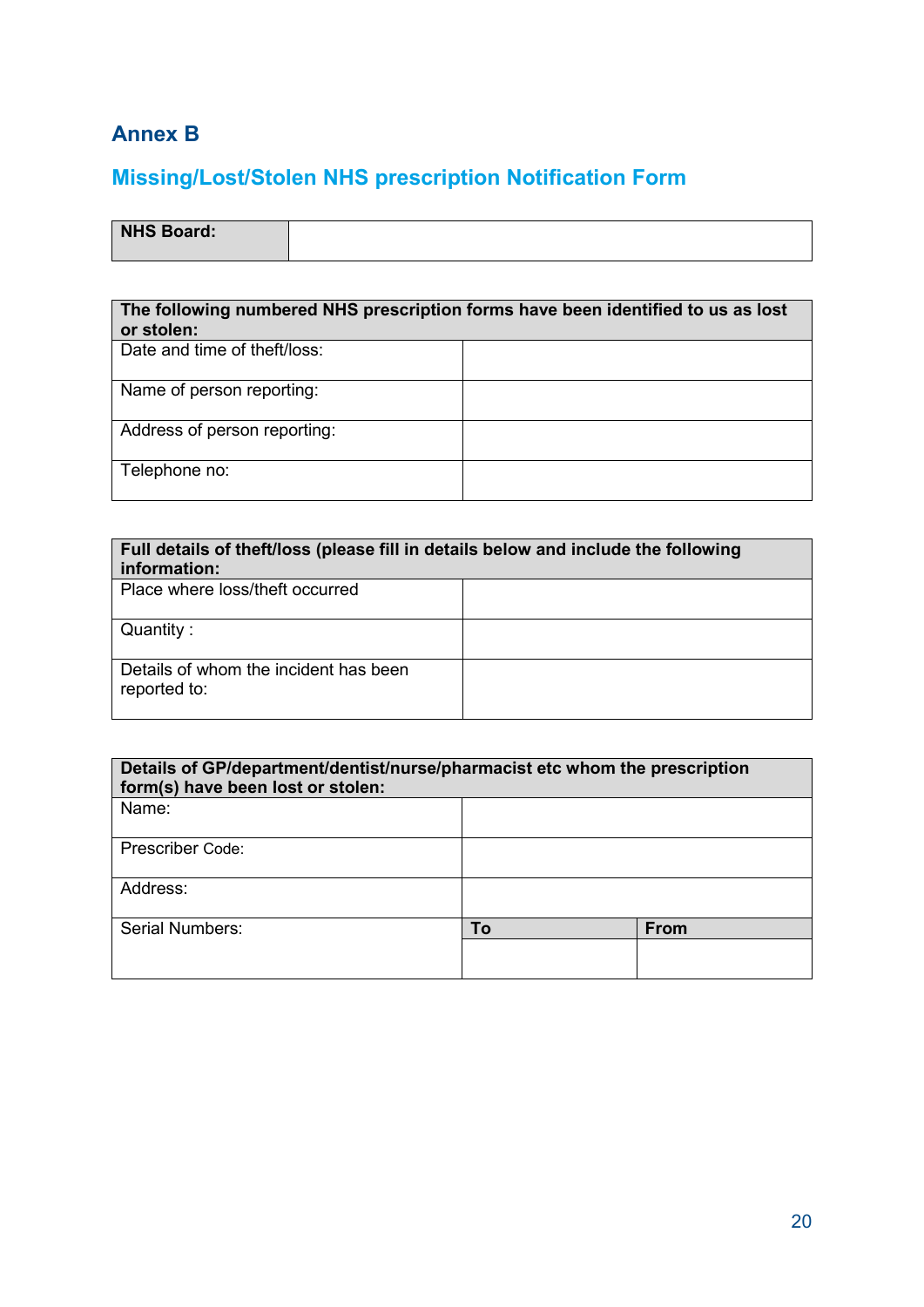| Details of NHS prescription form type lost or stolen (tick appropriate box):                                   |                                     |           |
|----------------------------------------------------------------------------------------------------------------|-------------------------------------|-----------|
| <b>Form Type</b>                                                                                               | Please indicate whether lost/stolen |           |
| GP10/GP10(SS)                                                                                                  |                                     |           |
| GP10N/GP10N(SS)                                                                                                |                                     |           |
| GP10P                                                                                                          |                                     |           |
| GP10OP                                                                                                         |                                     |           |
| GP10NMP                                                                                                        |                                     |           |
| GP <sub>14</sub>                                                                                               |                                     |           |
| <b>HBP/HBPSS</b>                                                                                               |                                     |           |
| <b>HBPA/HBPASS</b>                                                                                             |                                     |           |
| GP10A                                                                                                          |                                     |           |
| CP4/3                                                                                                          |                                     |           |
| <b>CPUS</b>                                                                                                    |                                     |           |
| <b>CDRF</b>                                                                                                    |                                     |           |
| <b>PPCD</b>                                                                                                    |                                     |           |
| Has this incident been                                                                                         | <b>YES</b>                          | <b>NO</b> |
| reported to the police?                                                                                        |                                     |           |
| (please tick box)                                                                                              |                                     |           |
| Name and police station of<br>investigating police officer                                                     |                                     |           |
| Incident number                                                                                                |                                     |           |
| Has a security alert been<br>issued to all pharmacies and<br>GP surgeries within the NHS                       | <b>YES</b>                          | <b>NO</b> |
| Board and adjacent NHS<br>Boards? (please tick box)                                                            |                                     |           |
| Please give details of any<br>ink changes or security<br>measures and the effective<br>dates of these measures |                                     |           |

| Name:   | <b>Position:</b> |  |
|---------|------------------|--|
| Signed: | Date:            |  |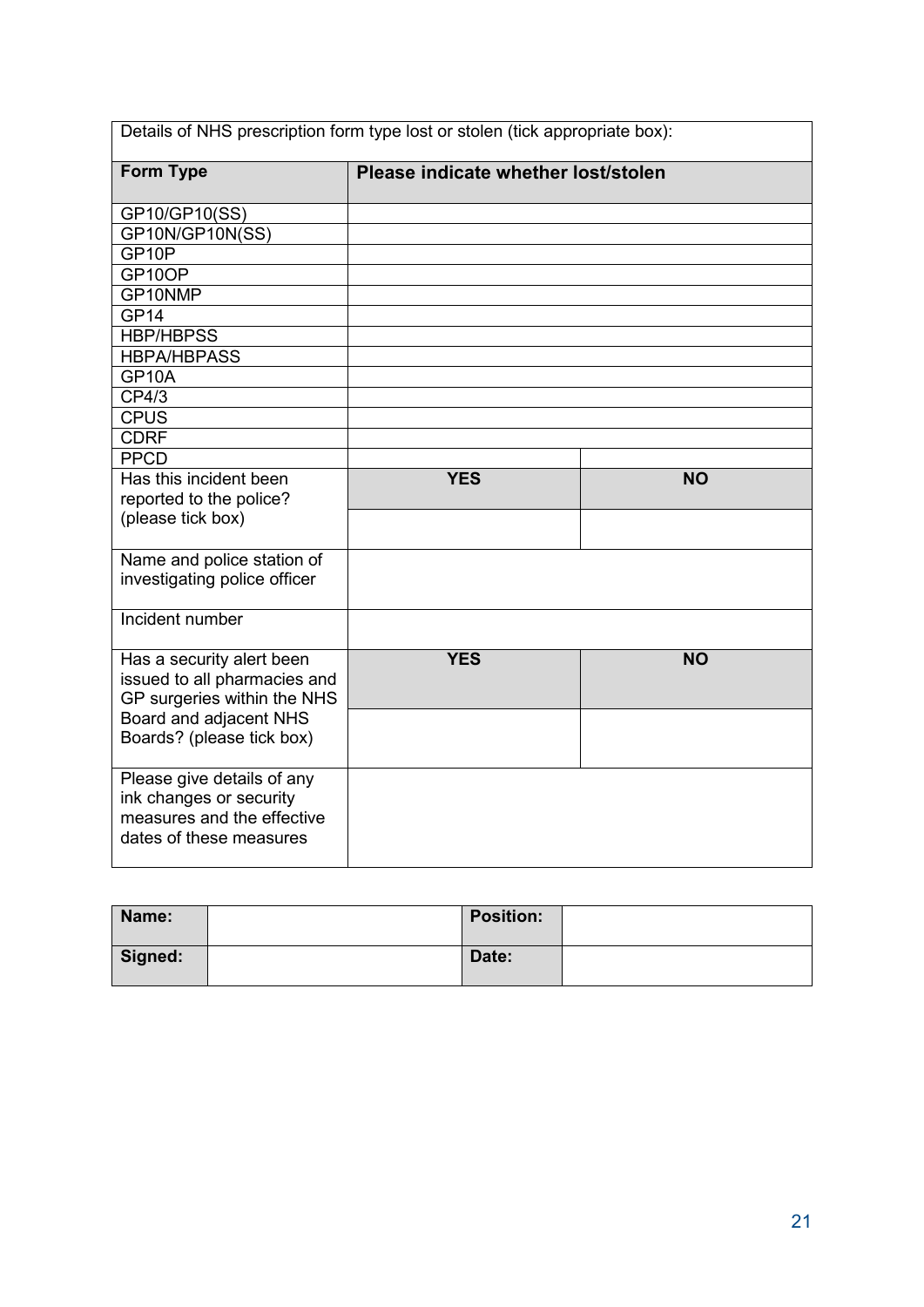## <span id="page-21-0"></span>**Annex C**

## <span id="page-21-1"></span>**Security Alert – Lost/Stolen/Missing Prescription Form Template**

| $l$ ssue $xx/2020$                                                                                                                                                                                                                                 |            |  |           |  |
|----------------------------------------------------------------------------------------------------------------------------------------------------------------------------------------------------------------------------------------------------|------------|--|-----------|--|
| To: All Community Pharmacists in NHS Board area(s)                                                                                                                                                                                                 |            |  |           |  |
| Cc: NHS Board Staff (including Accountable Officer Department) Police if<br>appropriate                                                                                                                                                            |            |  |           |  |
| NHSScotland Counter Fraud Services (e-mail: nss.cfsintelligence@nhs.net)                                                                                                                                                                           |            |  |           |  |
| From:<br>Date:                                                                                                                                                                                                                                     |            |  |           |  |
| A specific prescription has been reported as lost/stolen/missing. Details as follows:                                                                                                                                                              |            |  |           |  |
| Patient Name:                                                                                                                                                                                                                                      |            |  |           |  |
| Patient Address:                                                                                                                                                                                                                                   |            |  |           |  |
| $Item(s)$ :                                                                                                                                                                                                                                        |            |  |           |  |
| Signed by:                                                                                                                                                                                                                                         |            |  |           |  |
| Dated:                                                                                                                                                                                                                                             |            |  |           |  |
| Prescription Serial No (if<br>known):                                                                                                                                                                                                              |            |  |           |  |
| Been replaced/to be<br>replaced?                                                                                                                                                                                                                   | <b>YES</b> |  | <b>NO</b> |  |
| Record any distinguishing<br>features on replacement                                                                                                                                                                                               |            |  |           |  |
| A blank prescription/GP10A pad has been reported as lost/stolen/missing.                                                                                                                                                                           |            |  |           |  |
| <b>Details as follows:</b>                                                                                                                                                                                                                         |            |  |           |  |
| Prescriber Name:                                                                                                                                                                                                                                   |            |  |           |  |
| Prescriber Code:                                                                                                                                                                                                                                   |            |  |           |  |
| Practice Address:                                                                                                                                                                                                                                  |            |  |           |  |
| Prescription/Form Serial Nos:                                                                                                                                                                                                                      |            |  |           |  |
| Detail what has been agreed:<br>(e.g. that the GP will write/sign in red ink until a specified date or<br>use a partner's pad)                                                                                                                     |            |  |           |  |
| If you are presented with the original prescription/a similar prescription or a prescription<br>you have reason to doubt (delete as appropriate), please do not dispense but contact the<br>local police and your designated Health Board contact. |            |  |           |  |

*Please note that this Security Alert is confidential. Any patient identifiable information should only be sent electronically to and from an NHSnet account.*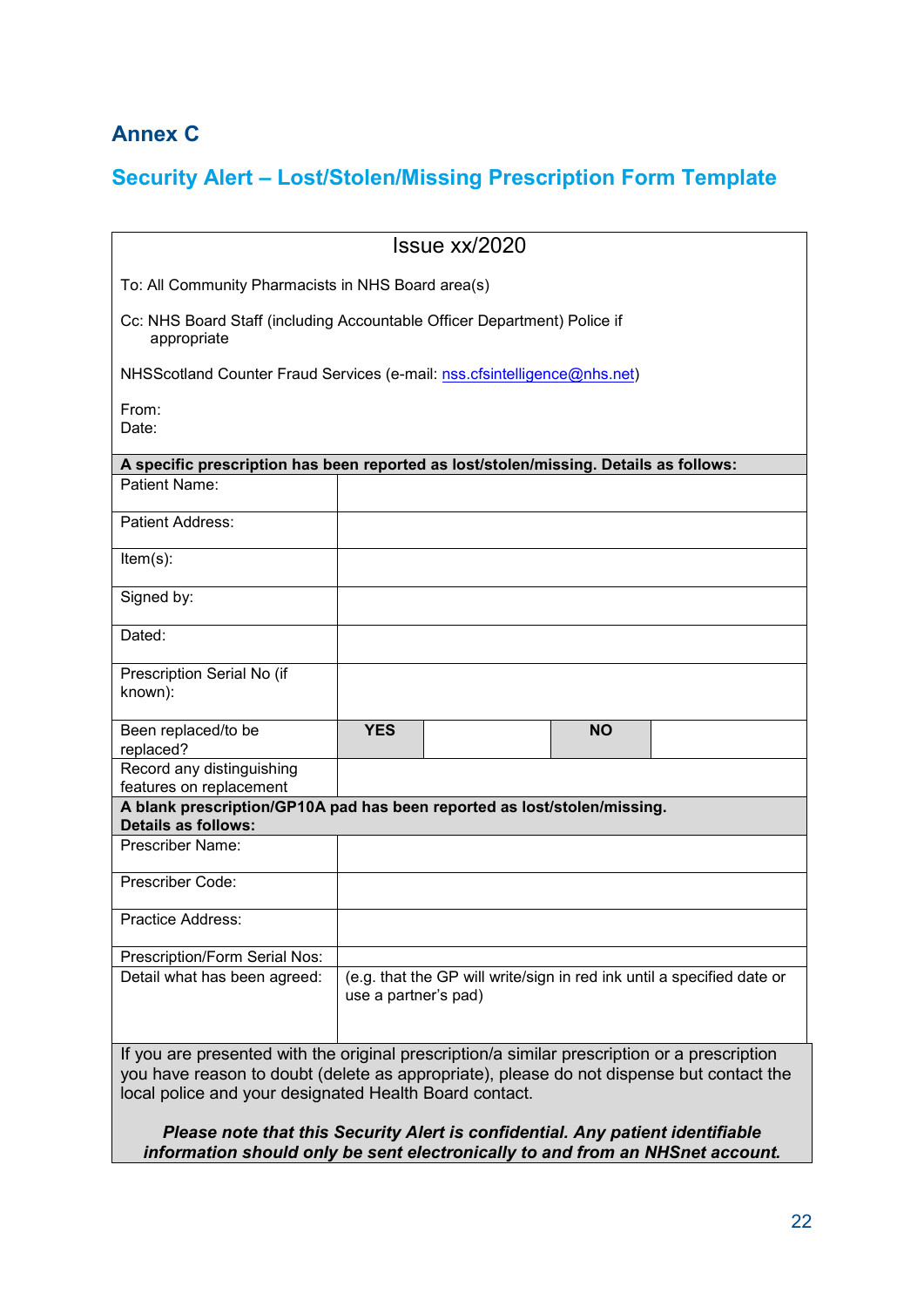## <span id="page-22-0"></span>**Annex D**

## <span id="page-22-1"></span>**Prescription form order process**

#### <span id="page-22-2"></span>**Practitioner Services/NHS Board responsibilities**

Practitioner Services will process orders received from an authorised NHS Board signatory on a fortnightly basis.

The timetable of order/delivery dates and the appropriate forms to be completed are available at

[https://nhsnss.org/services/practitioner/pharmacy/prescriptions/prescription-form](https://nhsnss.org/services/practitioner/pharmacy/prescriptions/prescription-form-ordering/)[ordering/](https://nhsnss.org/services/practitioner/pharmacy/prescriptions/prescription-form-ordering/)

Prescription orders should be sent by email to [NSS.psd-pscriber-statnry@nhs.net](mailto:NSS.psd-pscriber-statnry@nhs.net) or

Prescription Stationery Department Practitioner Services 3 Bain Square, Livingston EH54 7DQ

Tel: 01506 705100

Orders are usually delivered within four weeks of ordering.

#### **Urgent/priority orders**

There is no explicit agreement in place for handling these orders; however Practitioner Services and the printer will attempt to fill an urgent order as quickly as possible.

#### <span id="page-22-3"></span>**Incident Response**

#### <span id="page-22-4"></span>**NHS Board**

| <b>Nature of Incident</b>                | Who should be contacted?                      |
|------------------------------------------|-----------------------------------------------|
| Discrepancy in prescription forms        | <b>Contact Practitioner Services on 01506</b> |
| ordered and received.                    | 705100 or                                     |
|                                          | nss.psd-pscriber-statnry@nhs.net              |
|                                          | and provide a sample of the                   |
|                                          | prescription/form with the error.             |
| Following enquiries with Practitioner    | <b>Contact Practitioner Services on 01506</b> |
| Services, if discrepancy in prescription | 705100 or                                     |
| forms ordered and received cannot be     | nss.psd-pscriber-statnry@nhs.net              |
| accounted for and forms are still        | and they will conduct an investigation.       |
| missing.                                 |                                               |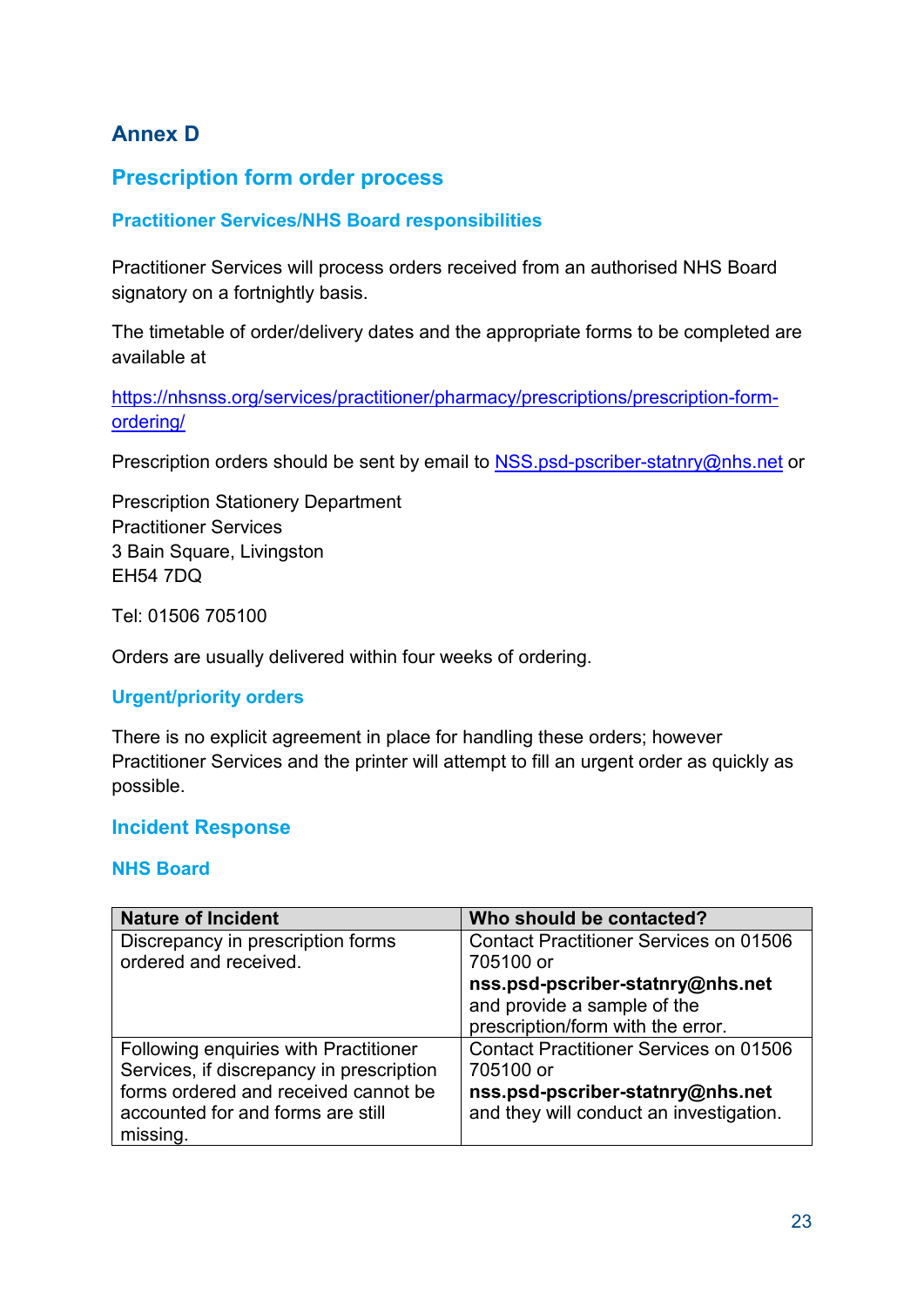#### <span id="page-23-0"></span>**Prescriber**

| <b>Nature of Incident</b>                                            | Who should be contacted?                                                                                                                                                                                                                             |
|----------------------------------------------------------------------|------------------------------------------------------------------------------------------------------------------------------------------------------------------------------------------------------------------------------------------------------|
| If prescription forms are lost through<br>negligence or by accident. | Using the notification form at Annex B,<br>notify the designated person with<br>responsibility for prescription forms at the<br>NHS Board. The matter must be reported<br>as a security incident and a security<br>alert/warning circulated locally. |
| If prescription forms are stolen.                                    | Using the notification form at Annex B,<br>notify the designated person with<br>responsibility for prescription forms at the<br>NHS Board.                                                                                                           |
|                                                                      | They will then contact the Police and notify<br><b>NHSScotland Counter Fraud Services for</b><br>intelligence purposes.                                                                                                                              |
|                                                                      | The matter must be reported as a security<br>incident and a security alert/warning<br>circulated locally.                                                                                                                                            |

## <span id="page-23-1"></span>**Dispensing Contractor**

| <b>Nature of Incident</b>                                           | Who should be contacted?                                                                                                                                               |
|---------------------------------------------------------------------|------------------------------------------------------------------------------------------------------------------------------------------------------------------------|
| If it is suspected that a presented<br>prescription form is forged. | Report to local police immediately.                                                                                                                                    |
|                                                                     | Using the notification form at Annex B,<br>notify the designated person with<br>responsibility for prescription forms at the<br>NHS Board.                             |
|                                                                     | They will then contact the NHSScotland<br>Counter Fraud Services on 01506 705216.                                                                                      |
| If it is suspected that prescription forms are<br>being misused.    | Report to local police immediately.                                                                                                                                    |
|                                                                     | Using the notification form at Annex B,<br>notify the designated person with<br>responsibility for prescription forms at the<br>NHS Board.                             |
|                                                                     | They will then contact the NHSScotland<br>Counter Fraud Services on 01506 705216<br>and report investigations to the Fraud<br>Liaison Officer and Director of Finance. |
|                                                                     | If legal advice is required, contact the<br><b>NHSScotland Central Legal Office.</b>                                                                                   |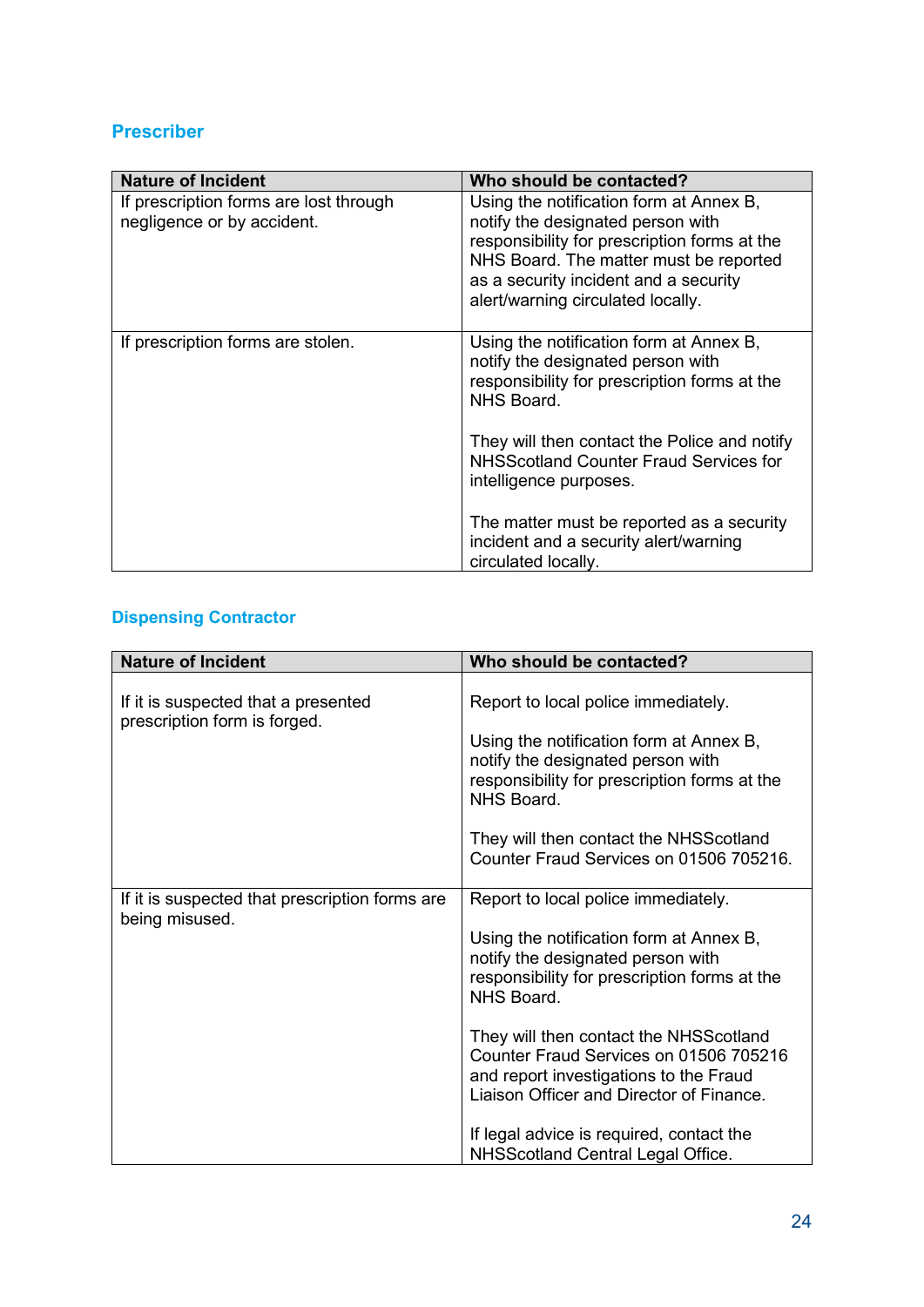## <span id="page-24-0"></span>**NHSScotland Counter Fraud Service responsibilities include:**

- Fraud/corruption
- Forgery or misuse of prescription forms
- Liaison with and inform relevant staff/bodies (Health Board/Fraud Liaison Officer/police)
- Follow internal procedures when investigating cases of specific Fraud/corruption.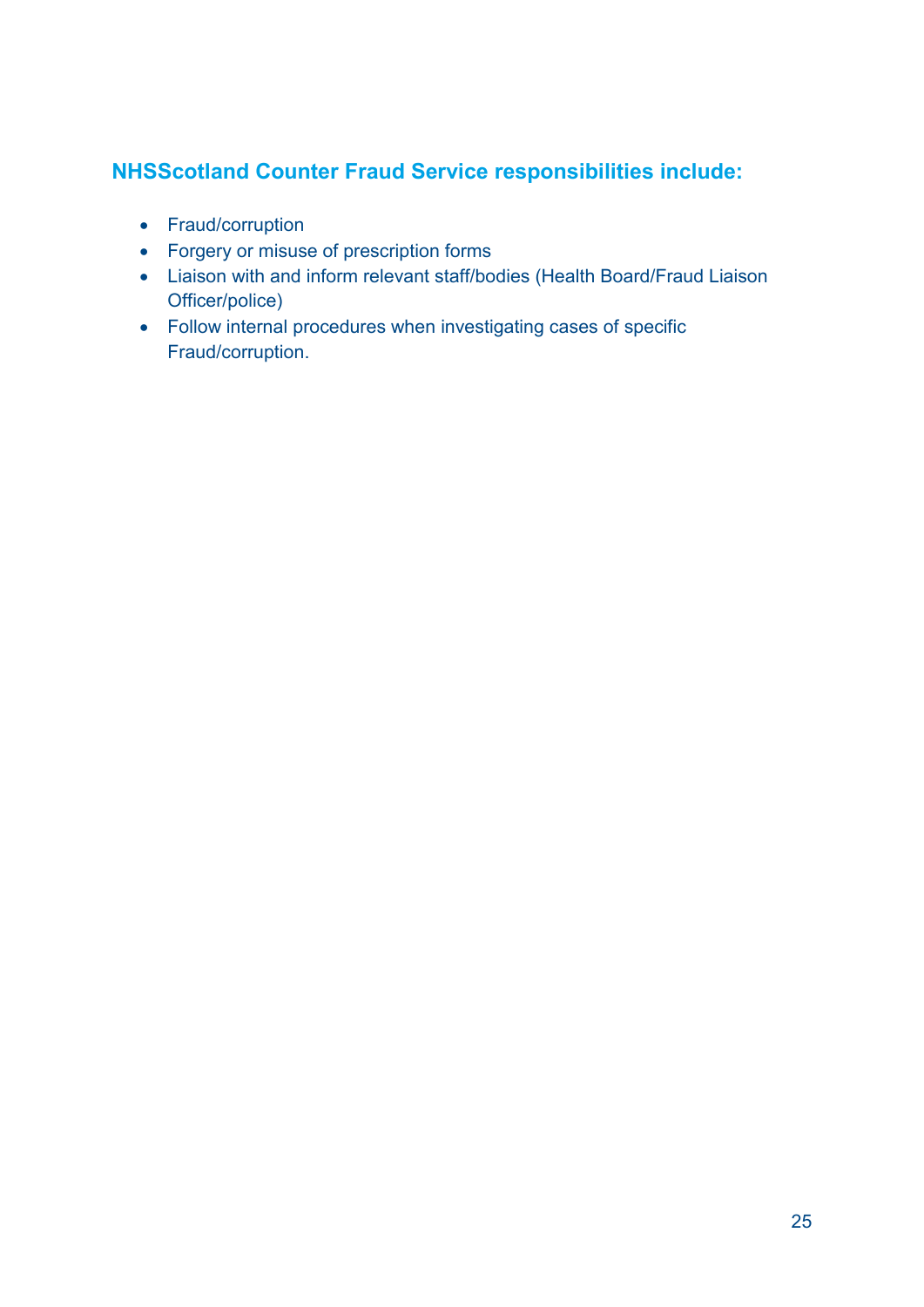# <span id="page-25-0"></span>**Annex E**

# <span id="page-25-1"></span>**Key responsibilities in incident investigation**

| <b>Responsibilities</b>                     | <b>Actions</b>                                                                                                                                                                                                                                                                                             |
|---------------------------------------------|------------------------------------------------------------------------------------------------------------------------------------------------------------------------------------------------------------------------------------------------------------------------------------------------------------|
| Prescriber                                  | Follow local procedures and guidance for the<br>immediate reporting of an incident by ensuring a<br>Missing/lost/stolen NHS prescription form(s)<br>notification form is completed and submitted to the<br>designated person with responsibility for prescription<br>forms at the NHS Board (see Annex B). |
|                                             | Provide details of the number of prescription forms<br>stolen, their serial numbers and where and when they<br>were stolen.                                                                                                                                                                                |
|                                             | Prescribers should follow local instructions following<br>the loss or theft of prescription forms – this may<br>include writing and signing prescription forms in a<br>particular colour for a period of 4 weeks.                                                                                          |
| <b>NHS Board</b>                            | Ensure matter is reported immediately to Practitioner<br>Services/police/Fraud Liaison Officer/NHSScotland<br>Counter Fraud Services as appropriate.                                                                                                                                                       |
|                                             | Ensure local incident reporting system has been<br>followed.                                                                                                                                                                                                                                               |
|                                             | Following the reported loss of a prescription form, the<br>NHS Board will normally inform a prescriber to write<br>and sign all prescriptions in a particular colour for a<br>period of 4 weeks.                                                                                                           |
|                                             | The NHS Board will inform all pharmacies in their area<br>and adjacent NHS Boards of the name and address of<br>the prescriber concerned, the approximate number of<br>prescription forms stolen and the period within which<br>the prescriber will write in a specific colour.                            |
|                                             | In consultation with the NHSScotland Counter Fraud<br>Service, the NHS Board should take necessary action<br>to minimise the abuse of the forms taken.                                                                                                                                                     |
| <b>NHSScotland Counter Fraud</b><br>Service | THEFT OF PRESCRIPTION FORMS<br>(or lost or missing)                                                                                                                                                                                                                                                        |
|                                             | Liaise with and inform relevant staff/bodies (NHS<br>Board/Fraud Liaison Officer/police).                                                                                                                                                                                                                  |
|                                             | Follow internal procedures when processing cases of<br>specific theft.                                                                                                                                                                                                                                     |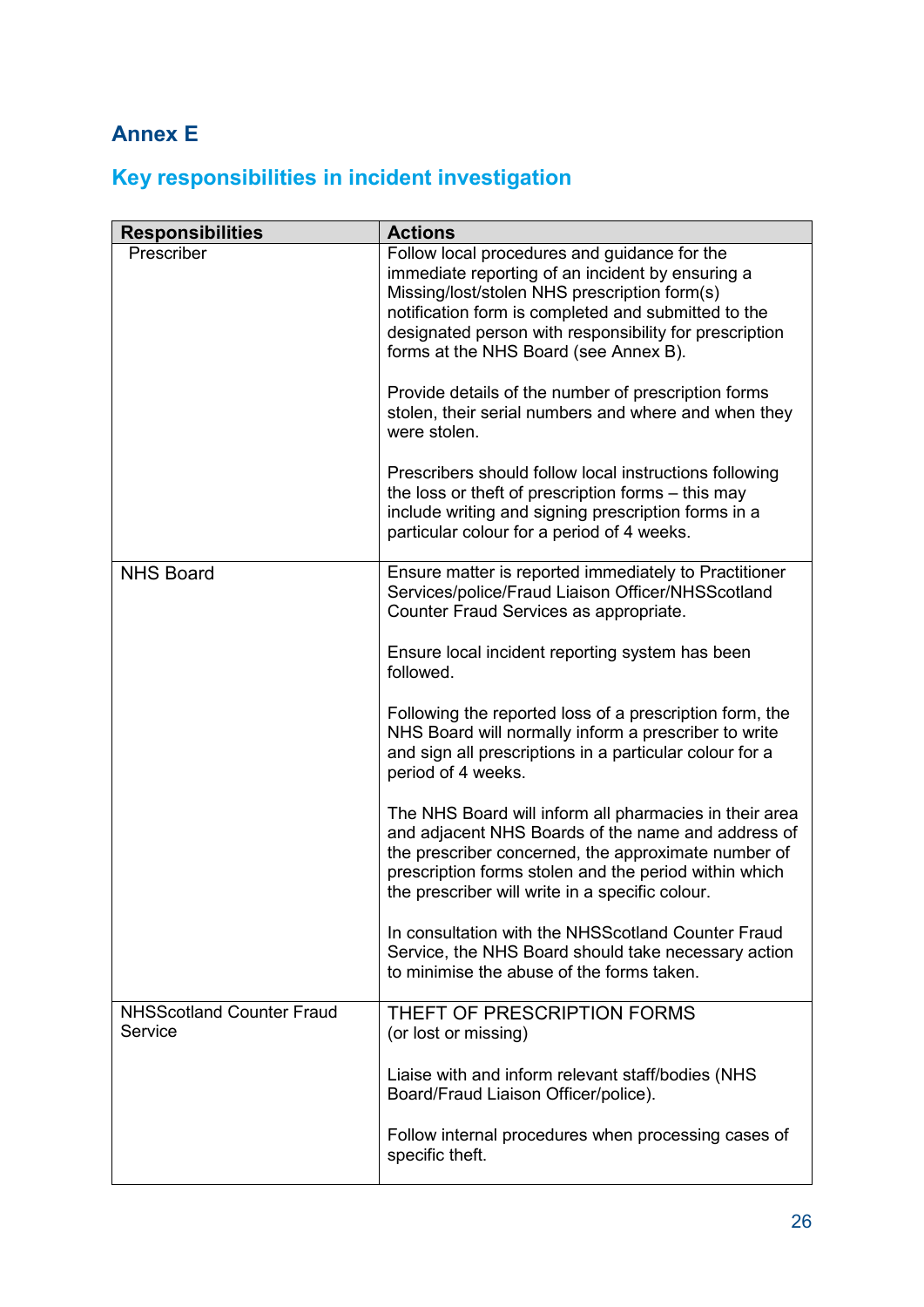## <span id="page-26-0"></span>**ANNEX F**

## <span id="page-26-1"></span>**Best practice guidance for prescription form security**

#### **Develop a prescription security awareness culture.**

Many staff in the NHS, including doctors, nurses and other health professionals are not aware of the potential dangers, cost implications and significant losses to the NHS that can arise from poor prescription form administration and security. Prescription forms in the wrong hands are blank cheques with an extremely high street value. A dedicated programme of education and awareness should be prepared and made available to all concerned, including prescribers of private prescriptions.

#### **All NHS Boards should ensure that robust policies and procedures are in place to manage the effective security of prescription forms at a local level.**

The security of prescription forms extends from the printing stage to the point of being handed to a legitimate patient. However, responsibility and ownership of the security function transfers with the forms. National standards should be followed and procedures and processes developed and introduced locally.

#### **All NHS Boards should designate a member of staff to accept responsibility for overseeing the whole process involved – from the ordering, receipt, storage and transfer to the access to and overall security of prescriptions.**

This person should be able to ensure appropriate security measures are implemented and maintained and they should undertake regular inspections of prescription administration and security. They should also complete regular stock checks.

#### **Orders received at NHS Boards from GP practices should be checked against prescribers' current details and status and verified against the order**.

#### **All NHS Boards should keep a full list of all the prescribers employed by them.**

Copies of prescribers' signatures should be held by the employing or contracting authority and individual prescribers should be willing to provide specimen signatures to pharmacists.

#### **Deliveries of prescription forms from prescription form suppliers to NHS Board must be thoroughly checked against delivery notes.**

Two members of staff should always be in attendance when a delivery arrives, one of whom should always remain with the delivery vehicle. The delivery should be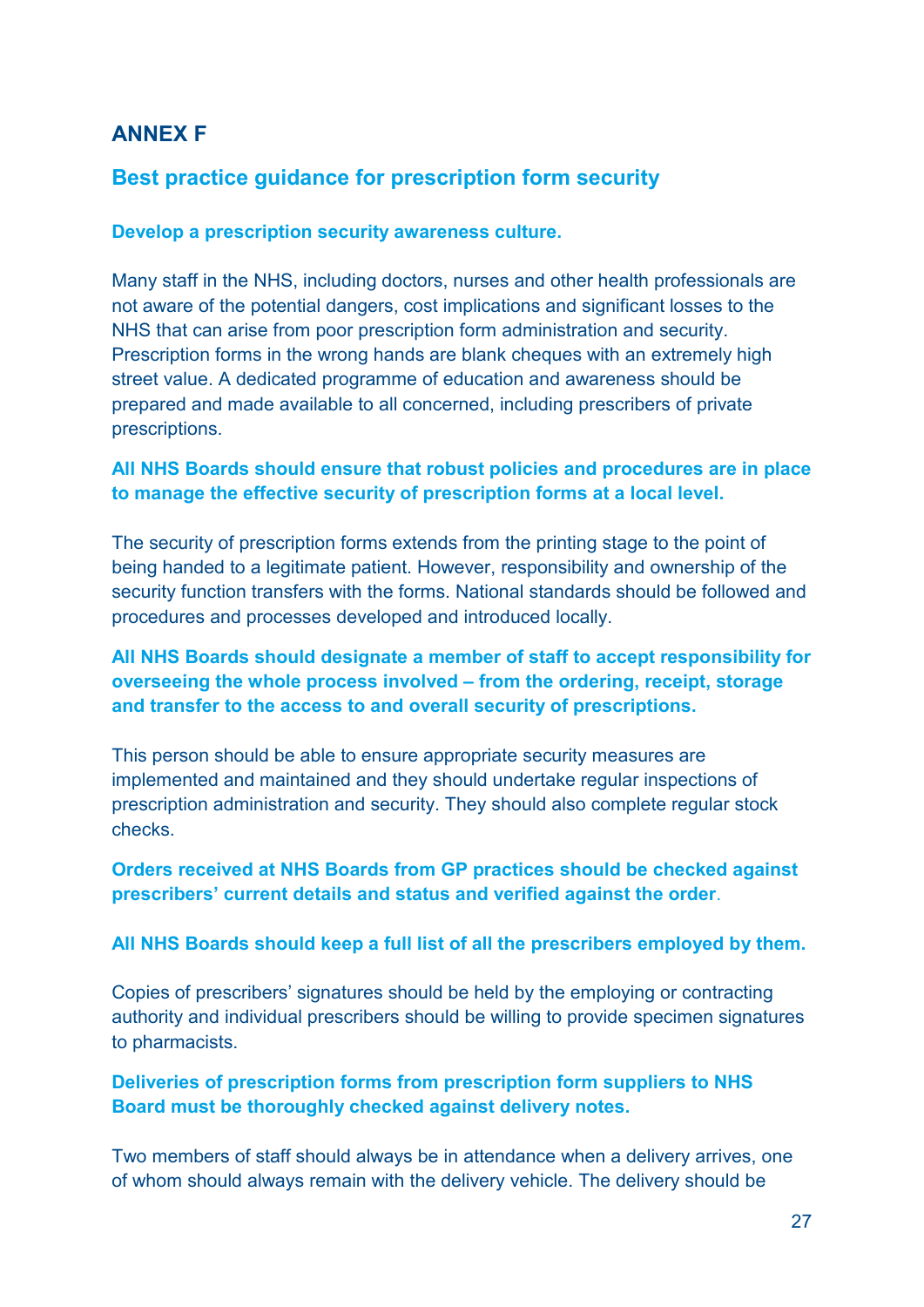checked against the order and delivery note and only be signed for if the packaging is sealed and unbroken.

#### **Prescriptions must be transferred to a secure store immediately.**

Best practice is for batches never to be left unattended and appropriate paperwork always to be checked.

Irregularities at delivery stage must be reported immediately. Any irregularities at delivery stage must be reported to the designated person through the local incident reporting system. In such circumstances, Practitioner Services is contacted to check the details of the delivery.

#### **Where loss or theft is suspected, the police should be informed immediately.**

It may be necessary to circulate details via a security alert (see Annex C).

#### **Two NHS Board staff should be in attendance when batches are being prepared for transfer to GP practices.**

It is important that the established security measures are consistently adhered to.

#### **GP practices and hospitals should adopt and implement similar security policies and procedures to those used by NHS Boards.**

This is especially important in relation to the receipt and storage of prescription forms which should, as far as possible, always be carried out away from public/patient view.

Prescribers who work in teams, e.g. nurses and health visitors, should restrict access to spare prescription pads to prescribing clinicians only.

Patients, temporary staff and visitors should never be left alone with prescription forms or allowed into secure areas where forms are stored.

#### **Personalised prescription forms which are no longer in use, should be securely destroyed following local policies and procedures, before putting into confidential waste.**

The person who destroys the forms should make a record of the serial number of the forms destroyed. Ideally, the destruction of the forms should be witnessed by another member of staff.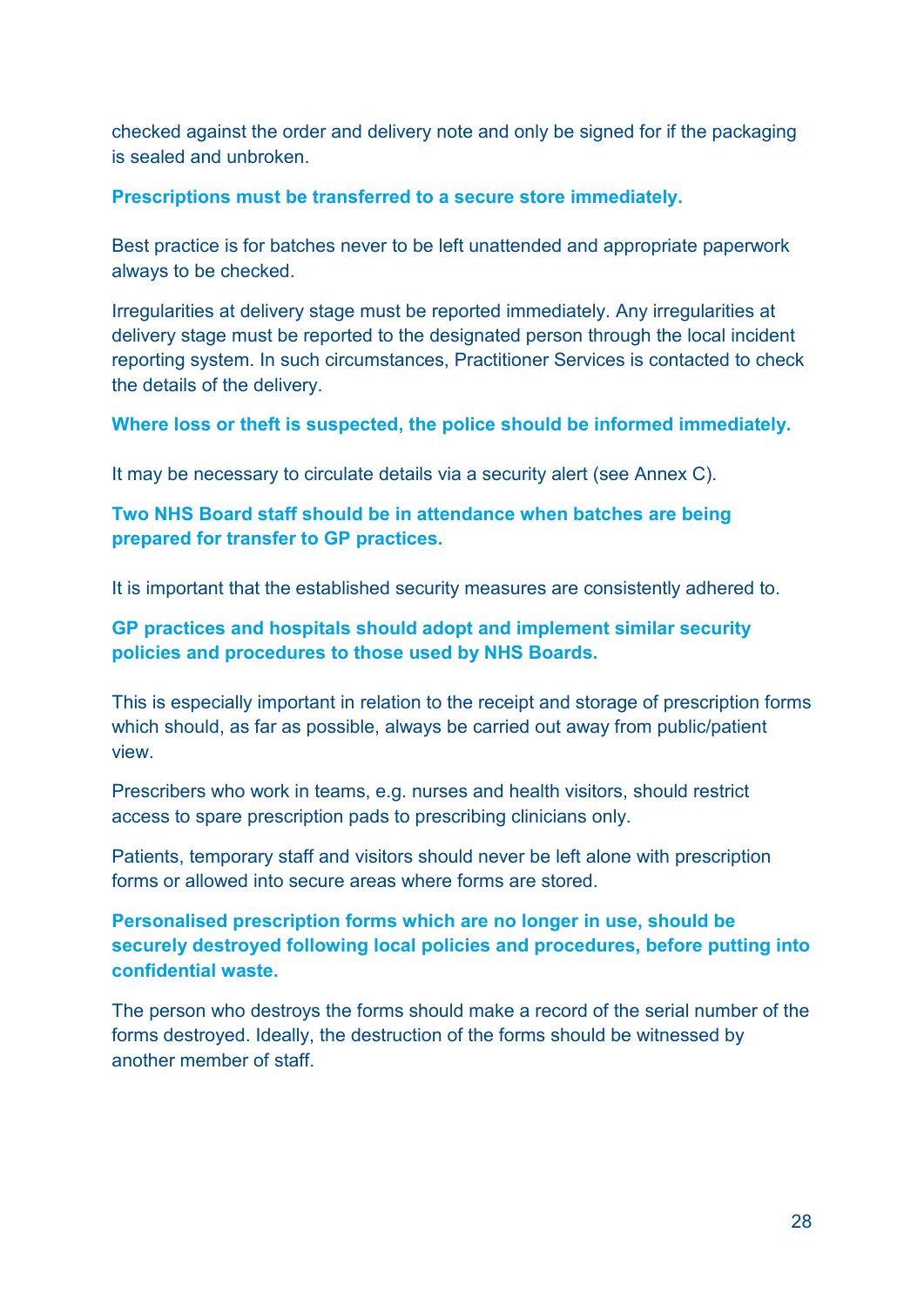#### **Frontline mobile NHS staff should be warned of the potential dangers associated with carrying/leaving prescription forms in vehicles.**

Mobile staff who carry prescription forms in the course of their duties should keep the forms secure. They should ideally keep forms on their person at all times or, if they must leave items in their vehicle, they should ensure that they are out of sight. Prescription pads should not be left in vehicles overnight.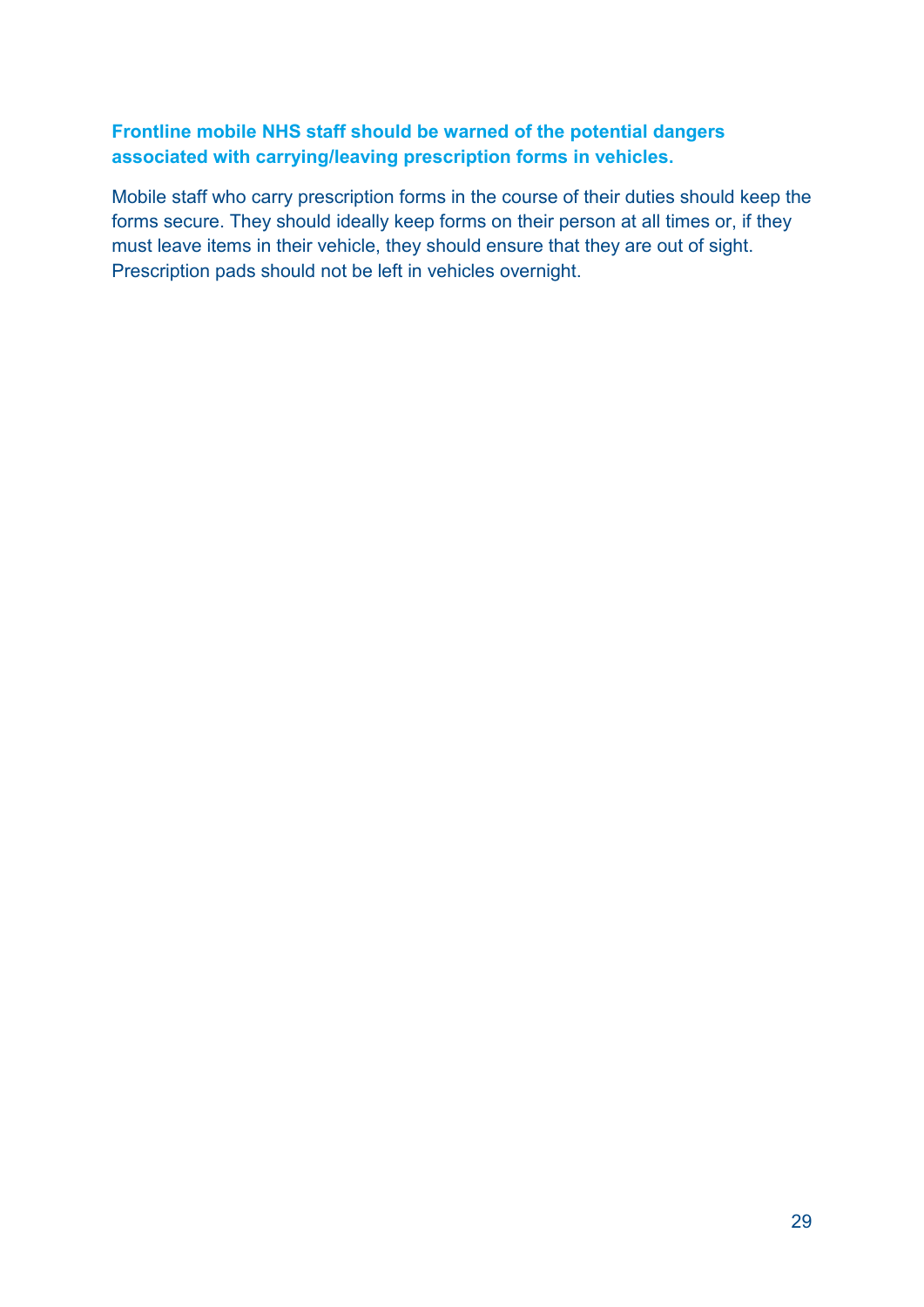# **ANNEX G**

# **Suggested Prescription Log Sheet**

<span id="page-29-1"></span><span id="page-29-0"></span>

| <b>Date</b><br>ordered | <b>Ordered by</b><br>(name) | <b>Amount</b><br>ordered<br>(include<br>order no. if<br>appropriate) | <b>Date</b><br>received | <b>Amount</b><br>received | <b>Received</b><br>by<br>(name) | <b>Serial</b><br>numbers | <b>Stored</b><br>by<br>(name) | <b>Date</b><br>taken for<br><b>use</b> | <b>Taken</b><br>by<br>(name) | <b>Given to</b><br>(prescriber<br>and<br>location) |
|------------------------|-----------------------------|----------------------------------------------------------------------|-------------------------|---------------------------|---------------------------------|--------------------------|-------------------------------|----------------------------------------|------------------------------|----------------------------------------------------|
|                        |                             |                                                                      |                         |                           |                                 |                          |                               |                                        |                              |                                                    |
|                        |                             |                                                                      |                         |                           |                                 |                          |                               |                                        |                              |                                                    |
|                        |                             |                                                                      |                         |                           |                                 |                          |                               |                                        |                              |                                                    |
|                        |                             |                                                                      |                         |                           |                                 |                          |                               |                                        |                              |                                                    |
|                        |                             |                                                                      |                         |                           |                                 |                          |                               |                                        |                              |                                                    |
|                        |                             |                                                                      |                         |                           |                                 |                          |                               |                                        |                              |                                                    |
|                        |                             |                                                                      |                         |                           |                                 |                          |                               |                                        |                              |                                                    |
|                        |                             |                                                                      |                         |                           |                                 |                          |                               |                                        |                              |                                                    |
|                        |                             |                                                                      |                         |                           |                                 |                          |                               |                                        |                              |                                                    |
|                        |                             |                                                                      |                         |                           |                                 |                          |                               |                                        |                              |                                                    |
|                        |                             |                                                                      |                         |                           |                                 |                          |                               |                                        |                              |                                                    |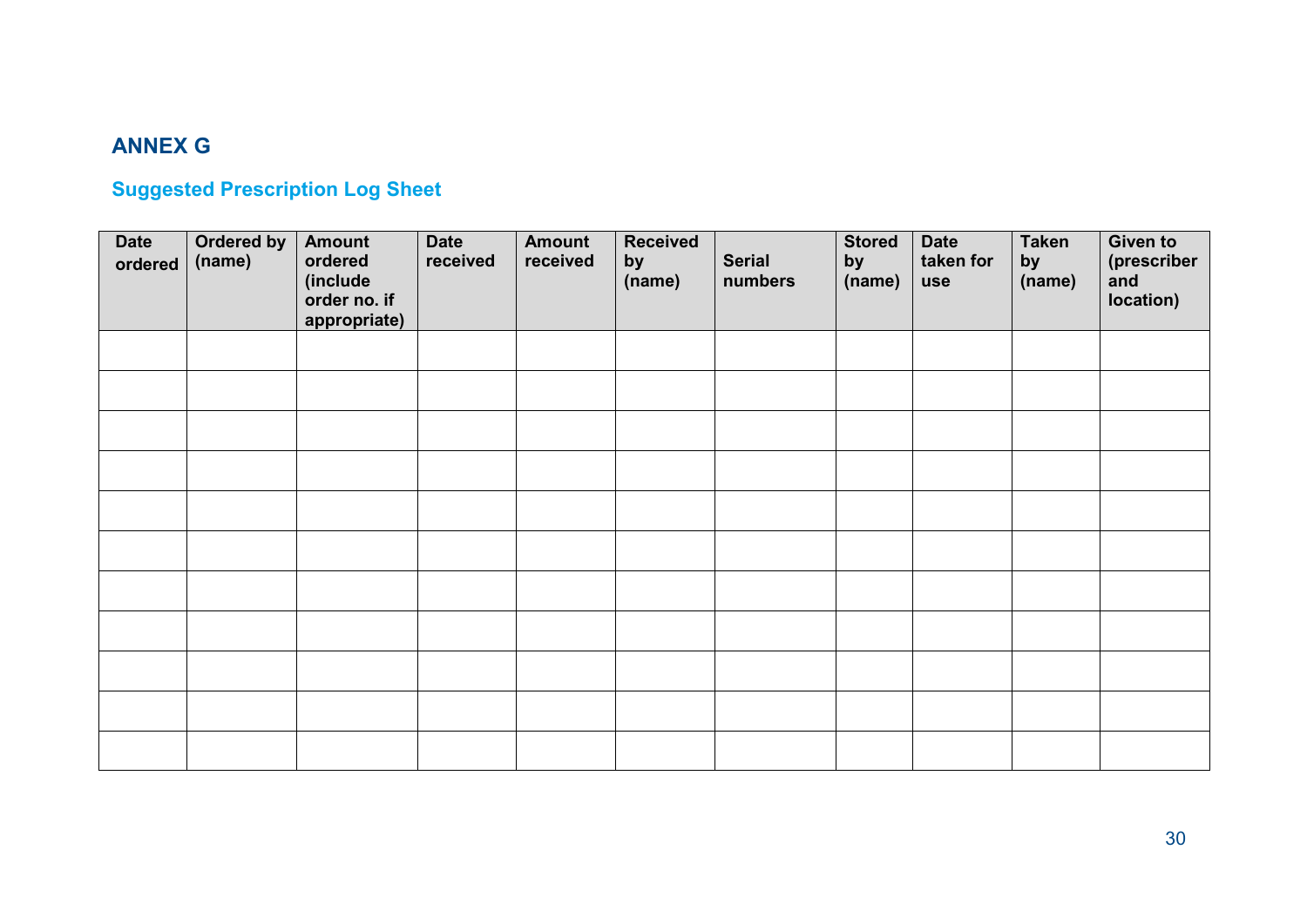## <span id="page-30-0"></span>**Annex G (continued)**

Instructions for completing a prescription log sheet - computer/handwritten prescriptions

A separate page should be used for each prescriber/location whose name appears on the prescription and prescriber details should be recorded at the top of the page.

**Date ordered** – date when the new prescriptions were ordered by the nominated person with this responsibility.

**Ordered by (name**) – name of the person who placed the order.

**Amount ordered** – number of prescriptions ordered (including the order number of this particular order if appropriate).

**Date received** – date when the delivery arrived at the NHS Board/premises and was placed in the lockable prescription store.

**Amount received** – total number of prescriptions received.

**Received by (name)** – name of the person who received the delivery of the prescription forms.

**Serial numbers** – the first and last serial number of each pad/box should be recorded.

**Stored by (name)** – name of the person who placed the prescriptions in the store and who completed the register.

**Date taken for use** – date when the pad/box was removed from the store for use by the prescriber, the GP's computer terminal, the repeat prescription terminal or, in the case of a handwritten pad.

**Taken by (name)** – name of the person removing the prescription pad/box from the store.

**Given to: (prescriber/location)** – the location where the pad/box will be used or the name of the prescriber, for example clinic, repeat prescription terminal or prescriber name.